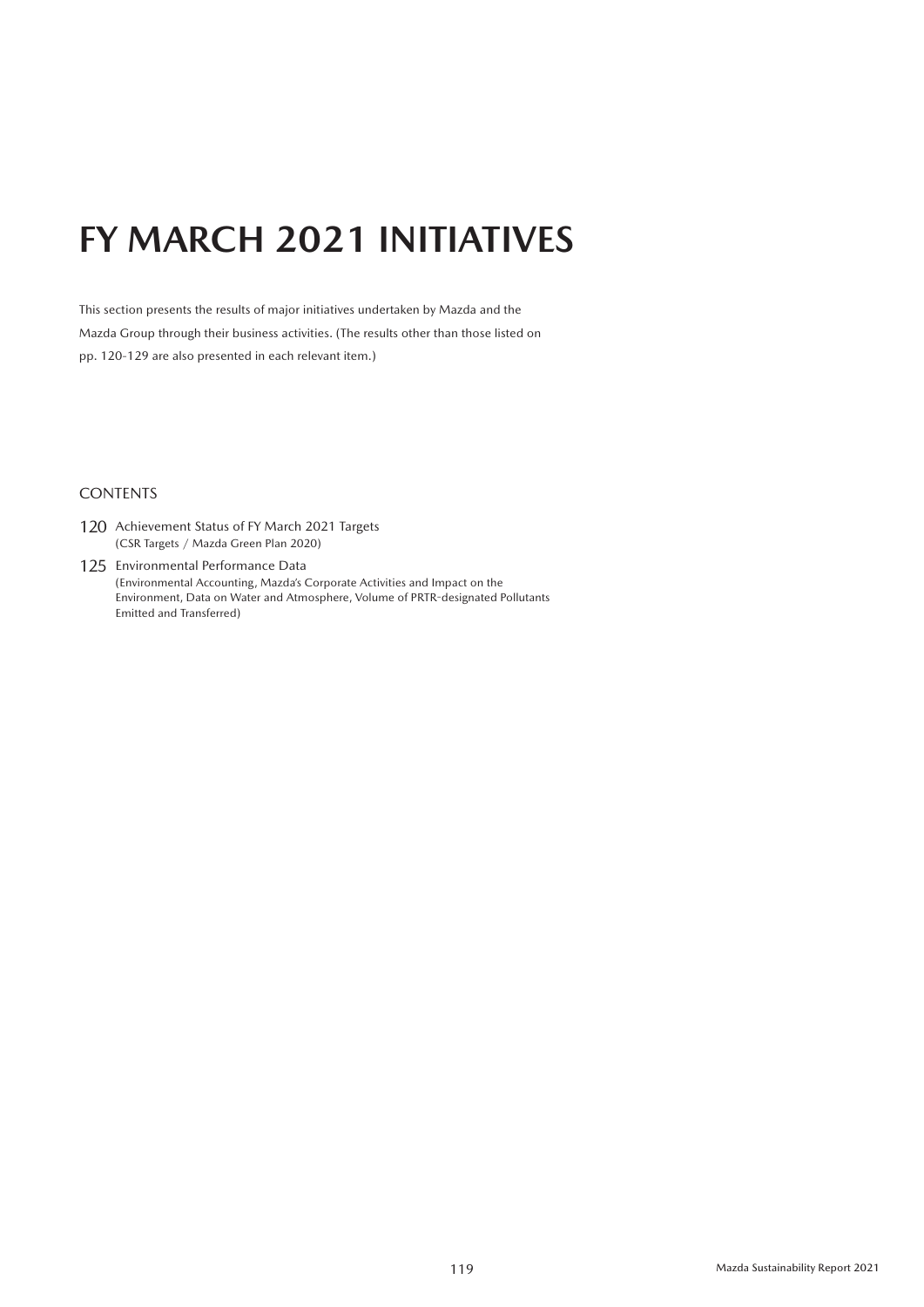# **ACHIEVEMENT STATUS OF FY MARCH 2021 TARGETS**

Mazda has established its CSR targets for each year. In establishing these targets, sustainability initiatives are reaffirmed in reference to the seven core subjects of the ISO 26000 social responsibility guidelines, and each division envisions the ideals that Mazda aims to achieve in the future, and summarizes them in these targets. Having completed the review of key issues (materiality) and having reached the final year of the Mazda Green Plan 2020, in FY March 2022, the Company has set about formulating the next targets. Mazda will continue to implement the PDCA (plan-do-check-act) process so as to carry out sustainability management in line with global standards.

#### **CSR Targets for FY March 2021**

|                       |                                                                                                                                         |                                                                                                                                                                                                                                                                                                                                                                                                                                                                                                        | (Self-assessment key $\bigcirc$ : Accomplished, $\bigtriangleup$ : Nearly accomplished, x: Not accomplished)                                                                                                                                                                                                                                                                                                                                                                                                                                                                                                                                                                                                                                                                                                                                                                                                                                                                                                                                                                                                                                                                                                                                                                                                                                                                                                                                                                           |            |                                       |  |  |  |
|-----------------------|-----------------------------------------------------------------------------------------------------------------------------------------|--------------------------------------------------------------------------------------------------------------------------------------------------------------------------------------------------------------------------------------------------------------------------------------------------------------------------------------------------------------------------------------------------------------------------------------------------------------------------------------------------------|----------------------------------------------------------------------------------------------------------------------------------------------------------------------------------------------------------------------------------------------------------------------------------------------------------------------------------------------------------------------------------------------------------------------------------------------------------------------------------------------------------------------------------------------------------------------------------------------------------------------------------------------------------------------------------------------------------------------------------------------------------------------------------------------------------------------------------------------------------------------------------------------------------------------------------------------------------------------------------------------------------------------------------------------------------------------------------------------------------------------------------------------------------------------------------------------------------------------------------------------------------------------------------------------------------------------------------------------------------------------------------------------------------------------------------------------------------------------------------------|------------|---------------------------------------|--|--|--|
|                       | Items                                                                                                                                   | FY March 2021 targets                                                                                                                                                                                                                                                                                                                                                                                                                                                                                  | FY March 2021 results                                                                                                                                                                                                                                                                                                                                                                                                                                                                                                                                                                                                                                                                                                                                                                                                                                                                                                                                                                                                                                                                                                                                                                                                                                                                                                                                                                                                                                                                  | Self-      | ISO 26000<br>assessment core subjects |  |  |  |
| Mazda CSR             | CSR management                                                                                                                          | 1 Complete the review of key CSR issues (materiality) and<br>specify the targets / indicators for addressing materiality.<br>2 Strengthen and maintain coordination between related<br>divisions to reinforce CSR initiatives on a global basis, in line<br>with international CSR norms.<br>3 Implement optimization of the contents of and<br>opportunities for activities to raise employees' CSR<br>awareness, and consider expanding the scope of employees<br>to be involved in such activities. | 1) Based on the social issues that Mazda had identified, reviewed the key issues<br>(materiality) with a view to being presented in the Mazda Sustainability Report.<br>Continued efforts to specify the targets/indictors.<br>2 Established the Basic Policy on Sustainability, and worked in cooperation with<br>the related divisions to respond to the Tokyo Stock Exchange's market segment<br>restructuring and the revised Corporate Governance Code. Also, continued to<br>disclose information on climate change measures in accordance with the TCFD<br>framework.<br>3) Enriched the content of awareness-raising programs and promoted employees'<br>understanding by introducing new examples, and expanded the scope of target<br>employees so as to strengthen the level of employees' CSR awareness.                                                                                                                                                                                                                                                                                                                                                                                                                                                                                                                                                                                                                                                                   | O          | 6.2<br>Organizational<br>governance   |  |  |  |
|                       | Stakeholder<br>engagement                                                                                                               | Continue stakeholder engagement initiatives, taking into<br>account the impact of the novel coronavirus (COVID-19)<br>pandemic.                                                                                                                                                                                                                                                                                                                                                                        | Held internal training focused on dialogue among employees as part of efforts to<br>enhance engagement with employees.                                                                                                                                                                                                                                                                                                                                                                                                                                                                                                                                                                                                                                                                                                                                                                                                                                                                                                                                                                                                                                                                                                                                                                                                                                                                                                                                                                 | $\circ$    | 6.2<br>Organizational<br>governance   |  |  |  |
|                       | Sales and services                                                                                                                      | Implement measures to impart the value offered by Mazda<br>directly to customers in order to make customers happy.                                                                                                                                                                                                                                                                                                                                                                                     | Amid the COVID-19 pandemic, maintained interaction with customers online and<br>offered customers new ways to enjoy driving, such as digital motor sport.                                                                                                                                                                                                                                                                                                                                                                                                                                                                                                                                                                                                                                                                                                                                                                                                                                                                                                                                                                                                                                                                                                                                                                                                                                                                                                                              | $\bigcirc$ | 6.7<br>Consumer<br>issues             |  |  |  |
| Customer Satisfaction | Products                                                                                                                                | Develop products incorporating specific technologies that<br>make "Sustainable Zoom-Zoom 2030" a reality.                                                                                                                                                                                                                                                                                                                                                                                              | Introduced the MX-30, which is equipped with i-Activesense, Skyactive-Vehicle<br>Architecture and other features, and the MX-30 EV Model, which is equipped with<br>e-Skyactive electric-drive technology, into the market, in line with the principles of<br>"Sustainable Zoom-Zoom 2030."                                                                                                                                                                                                                                                                                                                                                                                                                                                                                                                                                                                                                                                                                                                                                                                                                                                                                                                                                                                                                                                                                                                                                                                            | $\bigcirc$ | 6.7<br>Consumer<br>issues             |  |  |  |
| Quality               | Quality                                                                                                                                 | Establish a quality assurance system that covers production<br>sites in Japan and overseas, ports and dealerships, to globally<br>enable delivery of products of the same quality                                                                                                                                                                                                                                                                                                                      | Introduced a vehicle evaluation (MQIC) system, in which quality comparison and<br>improvement can be made using the same standards on a global basis, for major<br>dealerships in Japan in FY March 2021, and the system has been used as a tool for<br>improving the processes after shipment.                                                                                                                                                                                                                                                                                                                                                                                                                                                                                                                                                                                                                                                                                                                                                                                                                                                                                                                                                                                                                                                                                                                                                                                        | O          | 6.7<br>Consumer<br>issues             |  |  |  |
| Safety                | Safety                                                                                                                                  | (1) Further evolve, and expand the introduction of,<br>i-Activsense, which is a series of advanced safety<br>technologies developed in line with Mazda Proactive Safety,<br>the Company's safety philosophy.<br>2 Obtain high ratings in the new car assessment programs<br>(NCAPs) of respective countries.                                                                                                                                                                                           | 1) OAdded new functions to i-Activesense: Smart Brake Support (SBS) <turn-across<br>Traffic&gt;, Emergency Lane Keeping (ELK) <blind assist="" spot="">, and ELK <road keep<br="">Assist&gt;, which were incorporated into the MX-30.<br/>•SBS <turn-across traffic="">: If the system detects a danger of collision with another<br/>car coming in the opposite direction when making a right turn at an intersection,<br/>it sounds a warning and automatically applies the brake to avoid or minimize<br/>damage from a collision.<br/>•ELK <blind assist="" spot="">: If the system detects a risk of collision with another car<br/>traveling in an adjacent lane, during lane changes or lane departure, it provides<br/>steering assistance to return the vehicle toward the center of the traveling lane.<br/>•ELK <road assist="" keep="">: If the system predicts that the vehicle is about to<br/>stray from its lane, it provides steering assistance to prevent unintentional lane<br/>departures.<br/>2 Obtained the highest ratings in the new car assessment programs (NCAPs) of<br/>each country as follows:<br/>.US-NCAP: Mazda3, Mazda6, CX-3, CX-30, CX-5 and CX-9 obtained 5 Stars, the<br/>highest rating.<br/>.IIHS: Mazda3, Mazda6, CX-3, CX-5 and CX-9 obtained "2021 TSP+," the highest<br/>rating.<br/>. Euro-NCAP safety performance evaluations: MX-30 obtained 5 Stars, the highest rating.</road></blind></turn-across></road></blind></turn-across<br> | Ω          | 6.7<br>Consumer<br>issues             |  |  |  |
| Environment           | Energy- and<br>global-warming-<br>related issues<br>Promoting<br>resource recycling<br>Cleaner emissions<br>Environmental<br>management |                                                                                                                                                                                                                                                                                                                                                                                                                                                                                                        | (See Mazda Green Plan 2020)                                                                                                                                                                                                                                                                                                                                                                                                                                                                                                                                                                                                                                                                                                                                                                                                                                                                                                                                                                                                                                                                                                                                                                                                                                                                                                                                                                                                                                                            |            | 6.5<br>The<br>environment             |  |  |  |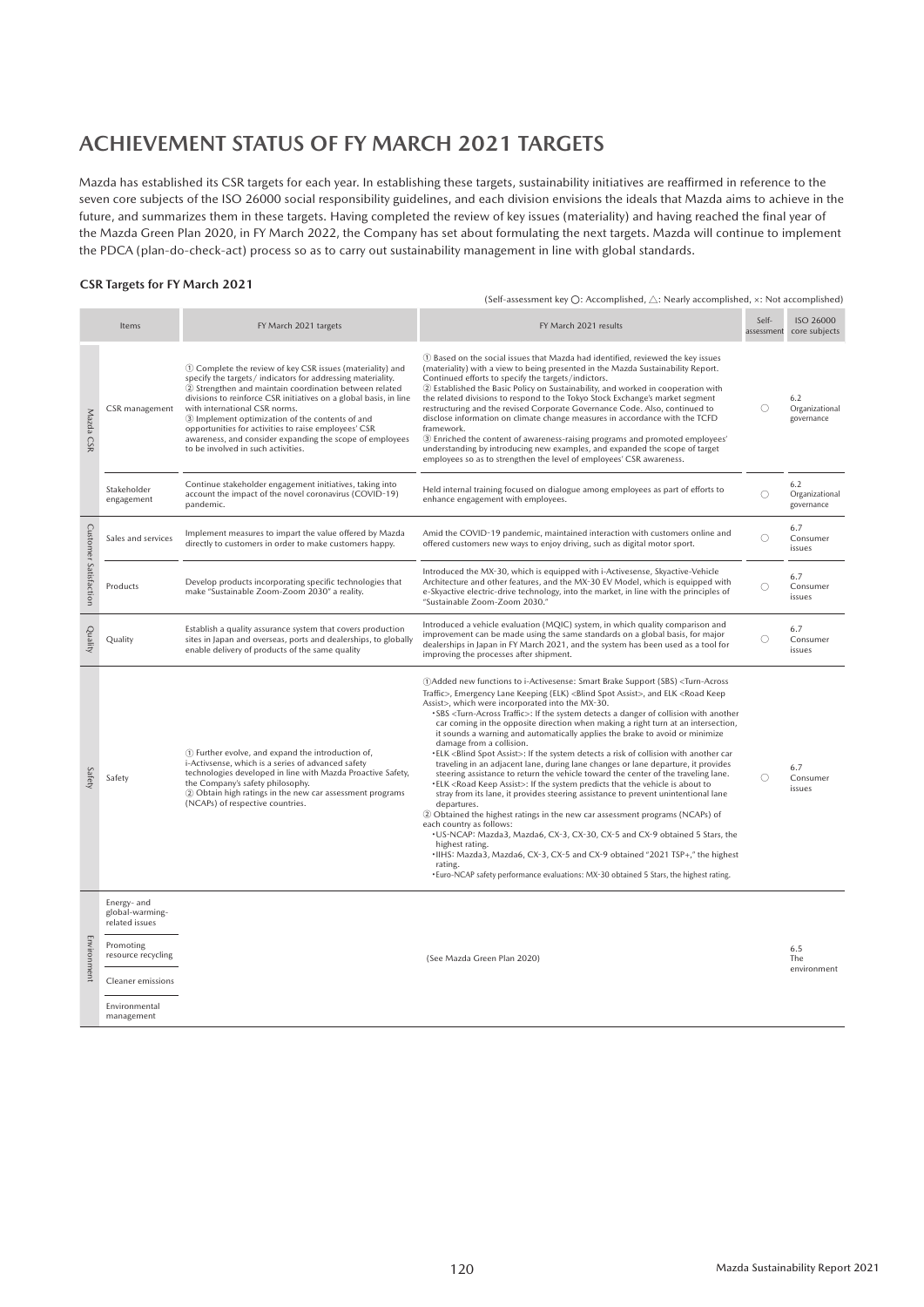#### (Self-assessment key 〇: Accomplished, △: Nearly accomplished, ×: Not accomplished)

|                      | Items                                                                             | FY March 2021 targets                                                                                                                                                                                                                                                                                                                                                                                                                                                                                                                                                                                                                                                                                                                                                                                        | FY March 2021 results                                                                                                                                                                                                                                                                                                                                                                                                                                                                                                                                                                                                                                                                                                                                                                                                                                                                                                                                                                                                                                                                                                                                                                                                                                                                                                                                                                                                                                                                                                                                                                                                                                      | Self-<br>assessment | ISO 26000<br>core subjects                            |  |  |
|----------------------|-----------------------------------------------------------------------------------|--------------------------------------------------------------------------------------------------------------------------------------------------------------------------------------------------------------------------------------------------------------------------------------------------------------------------------------------------------------------------------------------------------------------------------------------------------------------------------------------------------------------------------------------------------------------------------------------------------------------------------------------------------------------------------------------------------------------------------------------------------------------------------------------------------------|------------------------------------------------------------------------------------------------------------------------------------------------------------------------------------------------------------------------------------------------------------------------------------------------------------------------------------------------------------------------------------------------------------------------------------------------------------------------------------------------------------------------------------------------------------------------------------------------------------------------------------------------------------------------------------------------------------------------------------------------------------------------------------------------------------------------------------------------------------------------------------------------------------------------------------------------------------------------------------------------------------------------------------------------------------------------------------------------------------------------------------------------------------------------------------------------------------------------------------------------------------------------------------------------------------------------------------------------------------------------------------------------------------------------------------------------------------------------------------------------------------------------------------------------------------------------------------------------------------------------------------------------------------|---------------------|-------------------------------------------------------|--|--|
|                      | Achieving of<br>diversity                                                         | Continue to respect the diversity of employees.<br>1 Continue and evolve training and effective development<br>of top management in each region.<br>2) Steadily implement plans for training female managers<br>toward achieving the target number of female managers, and<br>formulate the next plans."<br>3 Continue to promote employment of people with special<br>needs to maintain the achievement of the legally required<br>percentage of employees with special needs (2.2%). <sup>*</sup>                                                                                                                                                                                                                                                                                                          | (1) Held the Global Leadership Development Program (GLDP) online due to the<br>COVID-19 pandemic.<br>2 Specified highly promising female candidates for management positions in the<br>future, and drew up individual development plans for them. Progress is continuously<br>followed up by the Personal Development Committee. Based on the activities<br>undertaken thus far, new medium-term targets starting from the next fiscal year are<br>under development <sup>*1</sup> .<br>3 Achieved the legally required percentage of employees with special needs, which<br>had been raised to 2.3% (FY March 2021 results: 2.37%)*1.                                                                                                                                                                                                                                                                                                                                                                                                                                                                                                                                                                                                                                                                                                                                                                                                                                                                                                                                                                                                                     | O                   | 6.3<br>Human rights                                   |  |  |
|                      | Human resource<br>development                                                     | Promote understanding of what Mazda's unique human<br>resources and organization should be, and strengthen<br>initiatives to take practical action to achieve the ideal state.<br>1) Hold the MBLD#17 session themed on realizing the development<br>of Mazda's unique human resources and organizations.<br>2 Continue and expand initiatives to achieve the ideal<br>state of management, toward realizing the development of<br>Mazda's unique human resources and organizations.                                                                                                                                                                                                                                                                                                                         | 1) Held the "MAZDA MIRAI 2020" session for all Group employees.<br>2 Implemented training for managers in four divisions, starting in FY March 2020.                                                                                                                                                                                                                                                                                                                                                                                                                                                                                                                                                                                                                                                                                                                                                                                                                                                                                                                                                                                                                                                                                                                                                                                                                                                                                                                                                                                                                                                                                                       | O                   | 6.4<br>Labor<br>practices                             |  |  |
|                      | Work-life balance                                                                 | Improve the quality of various measures for further<br>implementation of work-life balance*                                                                                                                                                                                                                                                                                                                                                                                                                                                                                                                                                                                                                                                                                                                  | •To increase business competitiveness, worked to realize flexible working styles<br>and improve the environment/measures to enable individual employees to work<br>enjoyably, and established a new leave system that allows employees involved with<br>nursing of preschool children or family members requiring nursing care to take leave<br>by the hour*1.<br>1) Surveyed/identified dangerous or hazardous factors and then conducted activities<br>to remove/reduce these factors, resulting in a 76% reduction in high-risk factors.<br>2 Conducted system auditing in all the targeted divisions, and shared the auditing<br>results (improvements and best practices) with related divisions.<br>3 Total injury frequency rate: 0.32 (decreased by 0.11 points from 2019 and ranked<br>5th among 14 JAMA companies) <sup>*2</sup> .<br>Consolidated the results of workplace accident occurrence surveys of Group<br>companies (production sites).<br>Maintained and improved sound labor relations through collaboration between<br>labor and management in Mazda Motor Corporation and in each region (resulting in<br>no collective labor disputes).<br>(1) Continued to clarify support for both declarations, in the Mazda Sustainability<br>Report 2020.<br>•Continued efforts to realize the principles of the UN Global Compact, such as<br>human rights protection.<br>2) Executed the following activities as scheduled, to raise awareness of human rights <sup>*1</sup> :<br>• As part of LGBT-related initiatives, revised the systems related to sexual<br>orientation and gender identity (personnel treatment and welfare benefit |                     |                                                       |  |  |
| Respect for People   | Occupational<br>safety and health                                                 | Promote activities based on the Safety and Health<br>Management System.<br>(1) Continue to conduct risk assessment and improvement<br>activities based on the assessment results. <sup>*</sup><br>2 Continue system auditing and share best practices with<br>the related divisions.*1<br>3 Achieve Japan's lowest-level workplace accident occurrence<br>ratio, and consolidate the results of workplace accident<br>occurrence surveys of Group companies on a global basis.                                                                                                                                                                                                                                                                                                                               |                                                                                                                                                                                                                                                                                                                                                                                                                                                                                                                                                                                                                                                                                                                                                                                                                                                                                                                                                                                                                                                                                                                                                                                                                                                                                                                                                                                                                                                                                                                                                                                                                                                            | O                   | 6.4<br>Labor<br>practices                             |  |  |
|                      | Industrial relations                                                              | Maintain and improve sound labor relations through mutual<br>respect and communication between labor and management<br>at Mazda Motor Corporation and in each region.                                                                                                                                                                                                                                                                                                                                                                                                                                                                                                                                                                                                                                        |                                                                                                                                                                                                                                                                                                                                                                                                                                                                                                                                                                                                                                                                                                                                                                                                                                                                                                                                                                                                                                                                                                                                                                                                                                                                                                                                                                                                                                                                                                                                                                                                                                                            | O                   | 6.4<br>Labor<br>practices                             |  |  |
|                      | Respect for human<br>rights                                                       | 1) Continue to support international initiatives, including<br>the Universal Declaration of Human Rights, the International<br>Labour Organization (ILO) Declaration on Fundamental<br>Principles and Rights at Work, and the UN Global Compact.<br>2 Made revisions to related internal regulations that may<br>alienate LGBT people, and made revisions to the internal<br>working regulations in line with the enforcement of the<br>revised Labor Measures Comprehensive Promotion Act.<br>Also, encouraged all divisions across the Company, Group<br>companies and suppliers to use materials and manuals of<br>Mazda's human rights awareness raising activities for human<br>rights meetings and training by level, <sup>*3</sup> including programs to<br>promote understanding of these revisions. | systems), provided information on counseling desks, held training by level,<br>and encouraged Group companies to use materials and manuals designed for<br>Mazda's human rights awareness raising activities.<br>• Held a human rights lecture for management using an external program. (Lecture<br>theme: "Preventing four major forms of harassment)<br>• Held on-site training lectures for managers at Hiroshima Plant and Hofu Plant.                                                                                                                                                                                                                                                                                                                                                                                                                                                                                                                                                                                                                                                                                                                                                                                                                                                                                                                                                                                                                                                                                                                                                                                                                | Ω                   | 6.3<br>Human rights                                   |  |  |
|                      | Due diligence                                                                     | Continue surveys and follow-up of the status of human rights<br>initiatives throughout the value chain.                                                                                                                                                                                                                                                                                                                                                                                                                                                                                                                                                                                                                                                                                                      | Promoted human rights initiatives throughout the value chain, recognized the status of<br>these initiatives, and conducted surveys of these initiatives, as planned.<br>• Applied Mazda materials for human rights meetings to Group companies,<br>dealerships, and parts sales companies in Japan.<br>• Provided advance guidance to employees dispatched to overseas Group<br>companies on local cultures and customs.<br>•Checked the expressions used to disseminate information inside and outside the<br>Company for human rights infringements.<br>•Responded to consultation requests from collaborating companies submitted to<br>the Human Rights Counseling Desk.<br>•Presented the way the Mazda Global Hotline is managed to employees of Mazda<br>and its Group companies.<br>•Conducted a questionnaire survey and hearing of local suppliers, regarding the<br>way the Human Rights Counseling Desk was being managed. Also, presented the<br>management method of the Mazda Global Hotline to local suppliers.                                                                                                                                                                                                                                                                                                                                                                                                                                                                                                                                                                                                                            | Ω                   | 6.3<br>Human rights                                   |  |  |
| Social Contributions | Corporate<br>citizenship<br>activities                                            | 1 Implement programs based on Mazda's basic policy on<br>initiatives and each region's local community contribution<br>policy. Especially, proactively address new social issues that<br>will threaten the living infrastructure.<br>2 Continue to implement the PDCA cycle (to make efforts to<br>resolve social issues) based on the program effect evaluation<br>index (the Mazda Social Contribution Prize).                                                                                                                                                                                                                                                                                                                                                                                             | 10 Implemented activities in accordance with the basic policy (Plans for Future<br>Activities and Three Pillars).<br>*Continued or newly launched around 420 programs.<br>. Under the COVID-19 circumstances, continued some activities (which can be<br>implemented online) by switching from face-to-face to online (onsite lectures for<br>elementary school children, etc.)<br>2 Continued to implement the PDCA (plan-do-check-act) cycle.                                                                                                                                                                                                                                                                                                                                                                                                                                                                                                                                                                                                                                                                                                                                                                                                                                                                                                                                                                                                                                                                                                                                                                                                            | O                   | 6.8<br>Community<br>involvement<br>and<br>development |  |  |
|                      | Disclosure of<br>results regarding<br>community<br>involvement and<br>development | Continue active disclosure of social contribution activities.                                                                                                                                                                                                                                                                                                                                                                                                                                                                                                                                                                                                                                                                                                                                                | Continued information disclosure on the results of social contribution activities<br>through the Social Contribution Report, the Sustainability Report, etc.                                                                                                                                                                                                                                                                                                                                                                                                                                                                                                                                                                                                                                                                                                                                                                                                                                                                                                                                                                                                                                                                                                                                                                                                                                                                                                                                                                                                                                                                                               | Ω                   | 6.8<br>Community<br>involvement<br>and<br>development |  |  |
| Management           | Corporate<br>governance                                                           | Continuously improve and strengthen corporate governance<br>measures, in light of the purport and spirit of the Corporate<br>Governance Code* <sup>4</sup> , and make constant improvements based<br>on the evaluation results.                                                                                                                                                                                                                                                                                                                                                                                                                                                                                                                                                                              | . Evaluated the effectiveness of the Board of Directors and confirmed that Mazda had<br>achieved the objectives of its transition to a Company with an Audit & Supervisory<br>Committee (to enable faster business decision-making, further enhance discussion<br>of management strategies and strengthen supervisory functions of Board of Directors'<br>meetings).<br>• To improve the quality of decision-making and further expedite the decision-<br>making process, revised the Company's rules on administrative authority to conduct<br>substantial delegation of authority.<br>·Amid the COVID-19 pandemic, worked to enhance information provision to outside<br>directors and discussion at Board of Directors' meetings using a web-conference<br>system.<br>. Held a general meeting of shareholders by taking thorough infection prevention<br>measures to ensure the safety and peace of mind of the participating shareholders.                                                                                                                                                                                                                                                                                                                                                                                                                                                                                                                                                                                                                                                                                                            | O                   | 6.2<br>Organizational<br>governance                   |  |  |

\*1 Initiatives at Mazda Motor Corporation (FY March 2021 results)<br>\*2 Results between January and December 2020. Accident frequency, measured as the number of casualties per million person-hours worked<br>\*3 Training programs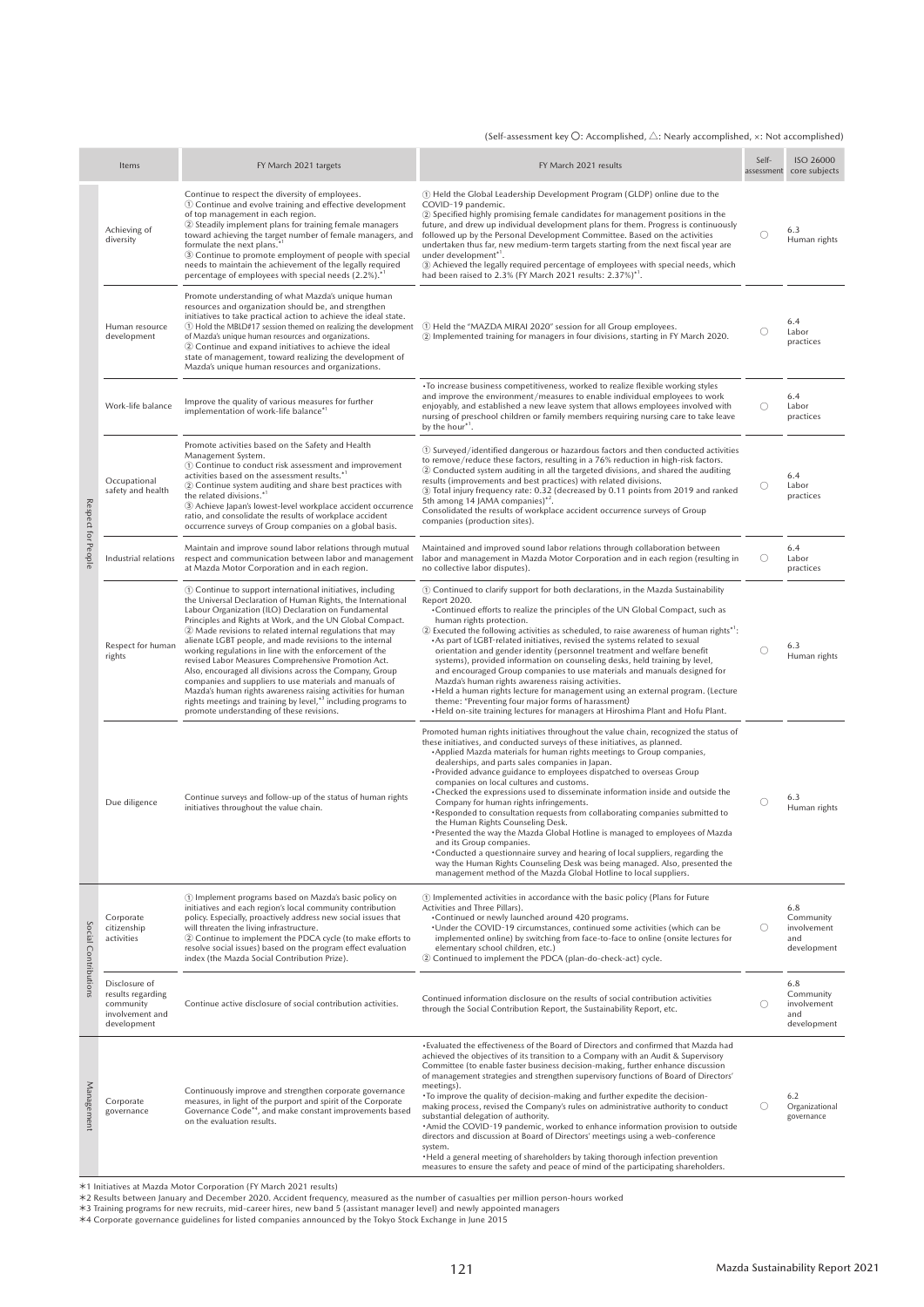#### (Self-assessment key  $\bigcirc$ : Accomplished,  $\bigtriangleup$ : Nearly accomplished,  $\times$ : Not accomplished)

|            | Items                                     | FY March 2021 targets                                                                                                                                                                                                                                                                                                                                                                                                                                                                                                                                                                                                                                                                                                                                                                                                                                                                    | FY March 2021 results                                                                                                                                                                                                                                                                                                                                                                                                                                                                                                                                                                                                                                                                                                                                                                                                                                                                                                                                                                                                                                                                                                                                                                                                                                                      | Self-<br>assessment | <b>ISO 26000</b><br>core subjects   |
|------------|-------------------------------------------|------------------------------------------------------------------------------------------------------------------------------------------------------------------------------------------------------------------------------------------------------------------------------------------------------------------------------------------------------------------------------------------------------------------------------------------------------------------------------------------------------------------------------------------------------------------------------------------------------------------------------------------------------------------------------------------------------------------------------------------------------------------------------------------------------------------------------------------------------------------------------------------|----------------------------------------------------------------------------------------------------------------------------------------------------------------------------------------------------------------------------------------------------------------------------------------------------------------------------------------------------------------------------------------------------------------------------------------------------------------------------------------------------------------------------------------------------------------------------------------------------------------------------------------------------------------------------------------------------------------------------------------------------------------------------------------------------------------------------------------------------------------------------------------------------------------------------------------------------------------------------------------------------------------------------------------------------------------------------------------------------------------------------------------------------------------------------------------------------------------------------------------------------------------------------|---------------------|-------------------------------------|
|            | Risk management                           | Identify various internal and external risks and continue<br>activities to minimize such risks.<br>(1) Improve the level of development of the risk management<br>systems of Mazda and its Group companies, and have these<br>systems checked and evaluated by the Risk Compliance<br>Committee.<br>2 Conduct training of headquarters functions (at the<br>district group level) and communication training using<br>communications devices.<br>3) Update data for the supply chain risk management system.<br>4 Inspect the substitutability of product materials and parts<br>toward building a more resilient supply chain.                                                                                                                                                                                                                                                          | 1) Formulated the new mid-term action plan (for FY March 2021-2025), which was<br>approved by the Risk Compliance Committee. Activities have been launched toward<br>the following two goals.<br>· In addition to continuing and strengthening ongoing activities to visualize risks,<br>establish and strengthen a system for the prevention and early detection of risks<br>that are hard to be visualized.<br>·Redefine the common rules for strengthening Group risk management, and<br>promote group-wide efforts to improve and raise the level of the system and<br>activities of each company.<br>2) Conducted practical disaster drills by combining simulation and practical training<br>for various emergency situations, such as leakage of high-pressure gas, hazardous<br>materials, etc., to prevent the spread of damage from secondary disasters to nearby<br>areas. Also, held communication training using business transceivers to enable<br>effective coordination between distant sites.<br>3 Continued to operate the SCR keeper, a supply chain risk management system,<br>which was kept up-to-date by conducting periodic data maintenance as planned.<br>4) Inspected the substitutability risks of product materials and parts, as scheduled.  | Ω                   | 6.2<br>Organizational<br>governance |
| Management | Information<br>management                 | 1) Ensure information management through continuous<br>awareness-raising activities.*<br>2 Promote and strengthen information security measures.*1                                                                                                                                                                                                                                                                                                                                                                                                                                                                                                                                                                                                                                                                                                                                       | 1) Continued to implement the e-learning programs entitled "Basic Rules for<br>Handling Personal Information"*1.<br>Continued to provide education on management of confidential information and<br>personal information for new recruits, mid-career hires, etc. <sup>*1</sup><br>2 Established business processes and created business standards in order to comply<br>with the Cyber Security Law / Software Update Law applied to new vehicle models<br>in Japan and Europe from July 2022.                                                                                                                                                                                                                                                                                                                                                                                                                                                                                                                                                                                                                                                                                                                                                                            | O                   | 6.6<br>Fair operating<br>practices  |
|            | Protection of<br>intellectual<br>property | Promote activities to protect and make effective use of<br>intellectual properties.<br>1 For protection of Mazda's intellectual properties: Promote<br>rights acquisition activities on a global basis.<br>•Maintain the number of patent applications at the same<br>scale as the previous year in Japan.<br>. File 30% or more of the patent applications made in<br>Japan also overseas. The primary targets for the rights<br>acquisition activities are the United States, Germany and<br>China, which are Mazda's major overseas sales markets.<br>2 For the protection of the intellectual properties of other parties:<br>*Continue to strengthen awareness-raising activities aimed<br>at protecting the intellectual properties of Mazda and<br>other parties.<br>•Promote the appropriate use of works belonging to other<br>parties, in conducting communication activities. | 1) For the protection of Mazda's intellectual properties:<br>· In Japan: Completed around 600 patent applications.<br>•Overseas: Filed around 35% of the patent applications made in Japan also<br>overseas. Completed around 550 patent applications, aiming at promoting rights<br>acquisition activities in the United States, Germany, China and other countries.<br>2 For the protection of the intellectual properties of other parties:<br>• Held patent training as scheduled, except some seminars, with 47 participants<br>in the basic patent seminars and 39 participants in the intellectual property risk<br>seminar. The seminar on effective use of patent information (in collective training<br>format) was not held due to the COVID-19 pandemic. The seminar is planned to<br>be held online in FY March 2022.<br>•Enriched the menu of seminars by adding new seminars tailored to each rank or<br>level.<br>• Held patent management seminars (for middle managers of the engineering<br>division) and intermediate patent seminars (for researchers at research centers),<br>with 121 participants and 73 participants, respectively.<br>•Promoted the appropriate use of trademarks: Added 385 new images to the<br>Mazda-Shared-Image-Collection. | 0                   | 6.6<br>Fair operating<br>practices  |
|            | Compliance                                | 1) Ensure compliance and improve the level of compliance<br>awareness through continuous awareness-raising activities,<br>$etc.*1$<br>2 Continue and strengthen support for Group companies<br>through the provision of timely information, etc.                                                                                                                                                                                                                                                                                                                                                                                                                                                                                                                                                                                                                                         | 1) Conducted compliance awareness-raising education by level (education for<br>new recruits, newly appointed assistant managers, and newly appointed managers,<br>guidance for newly appointed divisional general managers, etc.) <sup>*1</sup><br>2 Strengthened a support system for Group companies by launching education<br>programs for divisions responsible for supervising Group companies to ensure<br>effective supervision and control of Group companies.                                                                                                                                                                                                                                                                                                                                                                                                                                                                                                                                                                                                                                                                                                                                                                                                     | O                   | 6.6<br>Fair operating<br>practices  |
|            | Fair transactions                         | 1) Continue to conduct a questionnaire survey about<br>promotion of fair business practices, and implement follow-<br>up activities based on the survey results.<br>2 Announce the Mazda Supplier CSR Guidelines to all<br>suppliers of MTMUS, the production site in the United States.                                                                                                                                                                                                                                                                                                                                                                                                                                                                                                                                                                                                 | 1) Conducted a questionnaire survey of suppliers about promotion of fair business<br>practices, and implemented follow-up activities, including interviews based on the<br>survey results.<br>2 Disseminated the Mazda Supplier CSR Guidelines by posting them on the<br>communication site with suppliers of MTMUS, the production site in the United States.                                                                                                                                                                                                                                                                                                                                                                                                                                                                                                                                                                                                                                                                                                                                                                                                                                                                                                             | ∩                   | 6.6<br>Fair operating<br>practices  |

\*1 Initiatives at Mazda Motor Corporation (FY March 2021 results)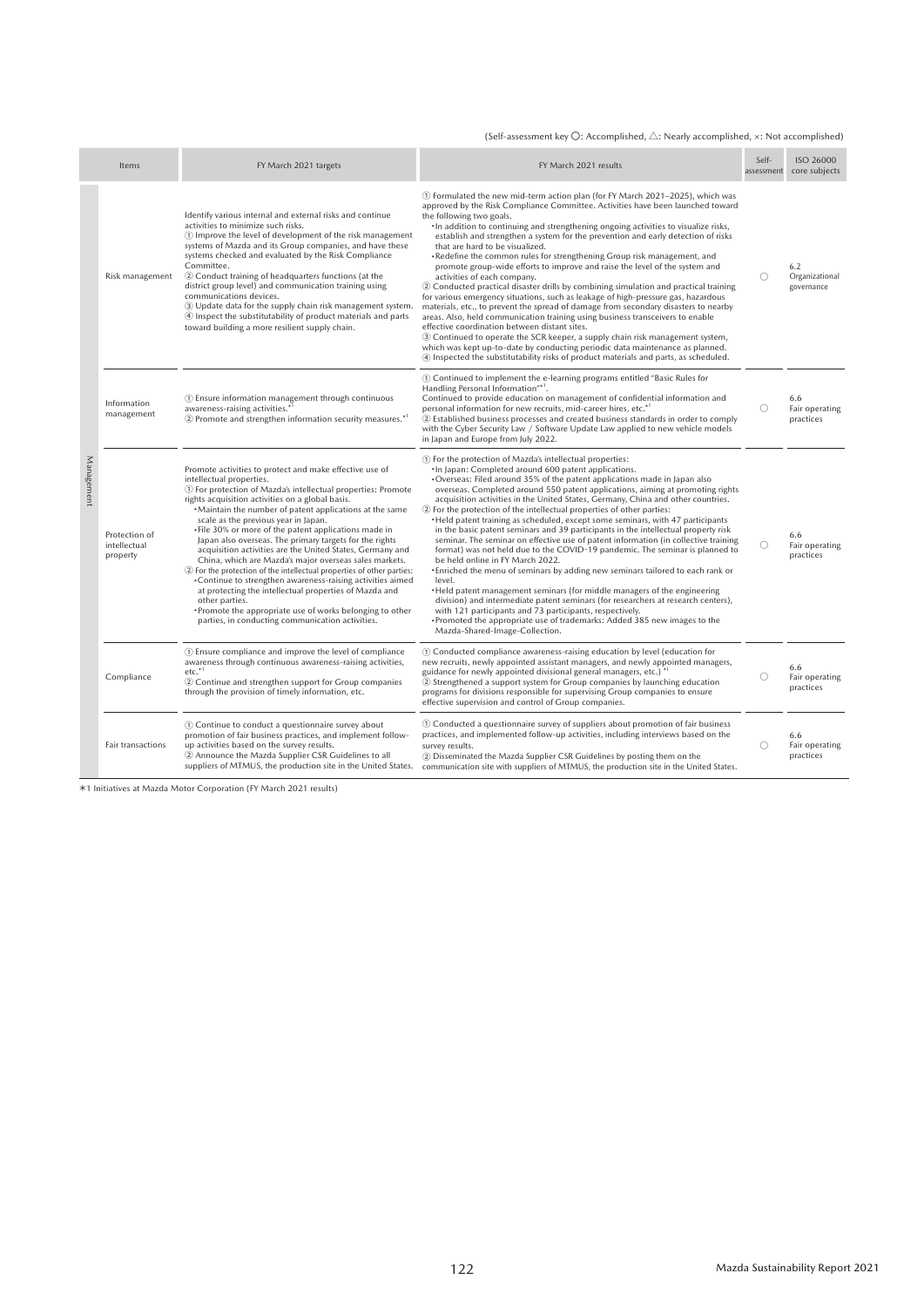### **Targets and Actions in the Mazda Green Plan 2020 Mid-Term Environmental Plan**

| (Self-assessment key $\bigcirc$ : Accomplished, $\bigtriangleup$ : Nearly accomplished, $\times$ : Not accomplished) |
|----------------------------------------------------------------------------------------------------------------------|
|----------------------------------------------------------------------------------------------------------------------|

|                                                       |                                                                                                   | Medium-term targets (Targets and actions by                                                                                               | FY March 2021                                                                                                                                                                                        |                                                                                                                                                               |                     |
|-------------------------------------------------------|---------------------------------------------------------------------------------------------------|-------------------------------------------------------------------------------------------------------------------------------------------|------------------------------------------------------------------------------------------------------------------------------------------------------------------------------------------------------|---------------------------------------------------------------------------------------------------------------------------------------------------------------|---------------------|
| Category                                              | Item                                                                                              | FY March 2021)                                                                                                                            | Targets and actions                                                                                                                                                                                  | <b>Results</b>                                                                                                                                                | Self-<br>assessment |
|                                                       | 1. Energy- and Global-Warming-Related Issues                                                      |                                                                                                                                           |                                                                                                                                                                                                      |                                                                                                                                                               |                     |
|                                                       | 1 Respond to fuel<br>economy standards in<br>each country/region.                                 | Introduce technology to raise fuel economy,<br>to respond fully to the fuel economy<br>standards of each country/region.                  | . Meet fully the fuel economy/greenhouse gas<br>standards of each country/region.                                                                                                                    | •Conformed to fuel economy/greenhouse gas<br>emission regulations in Japan, the United States,<br>Europe, and China.                                          | ()                  |
|                                                       | 2 Improve fuel<br>economy using<br>Skyactive Technology                                           | Raise the average fuel economy of the<br>Mazda vehicles sold worldwide by 30% by<br>2015 and by 50% by 2020 compared with<br>2008 levels. | • Promote Skyactive Technology steadily toward<br>achieving the fuel economy target for 2020.<br>•Promote development and implementation<br>of technologies based on the Building-Block<br>Strategy. | Promoted Skyactive Technology steadily,<br>and also promoted development and<br>implementation of technologies based on the<br>Building-Block Strategy.       | O                   |
| a. Vehicles<br>and vehicle.<br>technology             |                                                                                                   |                                                                                                                                           | Promote the introduction of vehicles with<br>Mazda's unique mild-hybrid system.                                                                                                                      | Expanded the introduction of Mazda's unique<br>hybrid system, and adopted it in the MX-30.                                                                    | 0                   |
|                                                       | 3) Promote<br>development of next-<br>generation vehicles<br>using biofuels,<br>electrical power, | Promote the development of electric motor<br>drive technologies.                                                                          | Promote sales of electric vehicles and<br>development of plug-in hybrids.                                                                                                                            | Promoted development of electric vehicles and<br>plug-in hybrids, and launched the MX-30 EV<br>Model, Mazda's first mass-production electric<br>vehicle (EV). | ()                  |
|                                                       | hydrogen, etc.                                                                                    | Promote development of technologies<br>supporting alternative fuels such as<br>biofuels, synthetic fuels, and hydrogen.                   | Promote development of technologies<br>supporting biofuels.                                                                                                                                          | Promoted R&D aimed at promoting the<br>spread of next-generation biofuels made from<br>microalgae oil, etc.                                                   | O                   |
| b. Manufacturing.<br>logistics, office<br>operations, | 4) Reduce CO <sub>2</sub><br>emissions from<br>factories and offices.*1                           | Reduce CO <sub>2</sub> emissions from all Mazda<br>Group factories and offices in Japan by 28%<br>or more compared with 1990 levels.      | Continue efforts to reduce CO <sub>2</sub> emissions from<br>all Mazda Group plants and offices in Japan.                                                                                            | Reduced CO <sub>2</sub> emissions from all Mazda Group<br>plants and offices in Japan by 60% compared<br>with 1990 levels.                                    |                     |
| social<br>contributions.<br>etc.                      | 5) Reduce CO <sub>2</sub><br>emissions from<br>logistics.                                         | Reduce CO <sub>2</sub> emissions from all Mazda<br>Group logistics operations in Japan by 50%<br>compared with 1990 levels.               | Continue efforts to reduce CO <sub>2</sub> emissions from<br>all Mazda Group logistic operations in Japan.                                                                                           | Reduced CO <sub>2</sub> emissions from all Mazda Group<br>logistics operations in Japan by 66% compared<br>to 1990 levels.                                    | Ο                   |

#### 2. Promoting Resource Recycling

|                                                                                   |                                                                                                                                  | Develop vehicles that are easy to<br>disassemble and recycle.                                                          | Promote development for ease of disassembly<br>and recycling.                                                                                                                         | For the MX-30, achieved improved disassembly/<br>recycling efficiency and thermal recyclability,<br>carried out appropriate disposal measures, and<br>expanded use of recycled materials. |            |
|-----------------------------------------------------------------------------------|----------------------------------------------------------------------------------------------------------------------------------|------------------------------------------------------------------------------------------------------------------------|---------------------------------------------------------------------------------------------------------------------------------------------------------------------------------------|-------------------------------------------------------------------------------------------------------------------------------------------------------------------------------------------|------------|
| a. Vehicles<br>and vehicle<br>technology                                          | 6 Promote vehicle<br>Develop and implement bioplastics, and<br>Promote the use of bioplastics.<br>recycling.<br>expand adoption. |                                                                                                                        | For the MX-30, adopted bio-based engineering<br>plastic featuring a high-quality finish without<br>painting, in front grilles and other exterior parts<br>of the MX-30 (some grades). |                                                                                                                                                                                           |            |
|                                                                                   |                                                                                                                                  | Promote bumper-recycling technology.                                                                                   | Promote collection and recycling of damaged<br>bumpers.                                                                                                                               | Continued to promote collection and recycling<br>of damaged bumpers (collected bumpers:<br>around 46,500), which were reused for<br>undercovers, etc.                                     |            |
|                                                                                   | (7) Reduce waste<br>volumes, promote<br>recycling.                                                                               | Reduce direct landfill waste to zero*2 across<br>the entire Mazda Group in Japan.                                      | Reduce direct landfill waste across the entire<br>Mazda Group in Japan to zero*2 as compared to<br>total waste volume.                                                                | Reduced direct landfill waste across the entire<br>Mazda Group in Japan to zero (0.1%) of total<br>waste volume.                                                                          |            |
| b. Manufacturing,<br>logistics, office<br>operations,<br>social<br>contributions. | 8 Reduce packaging<br>volume used.                                                                                               | Reduce volume of packaging and wrapping<br>across the entire Mazda Group in Japan by<br>45% compared with 1990 levels. | Continue efforts to reduce volume of packing<br>and wrapping across the Mazda Group in Japan.                                                                                         | Reduced volume of packaging and wrapping<br>across the entire Mazda Group in Japan by 71%<br>compared with 1990 levels.                                                                   | $\bigcirc$ |
| etc.                                                                              | 9) Reduce volume<br>of water used and                                                                                            | . Reduce volume of water used across the<br>entire Mazda Group in Japan.                                               | Continue efforts to reduce the volume of water                                                                                                                                        | Reduced volume of water used across the entire                                                                                                                                            |            |
|                                                                                   | promote effective use<br>of water.                                                                                               | . Reduce volume of tap water used by 47%<br>compared with 1990 levels.                                                 | used across the Mazda Group in Japan.                                                                                                                                                 | Mazda Group in Japan. Reduced volume of tap<br>water used by 56% compared with 1990 levels.                                                                                               |            |

\*1 For CO<sub>2</sub> emissions calculations, the CO<sub>2</sub> coefficient based on the standard (Keidanren's Commitment to a Low Carbon Society) of the Keidanren (Japan Business Federation) are used. (For the<br>calculations of FY March 20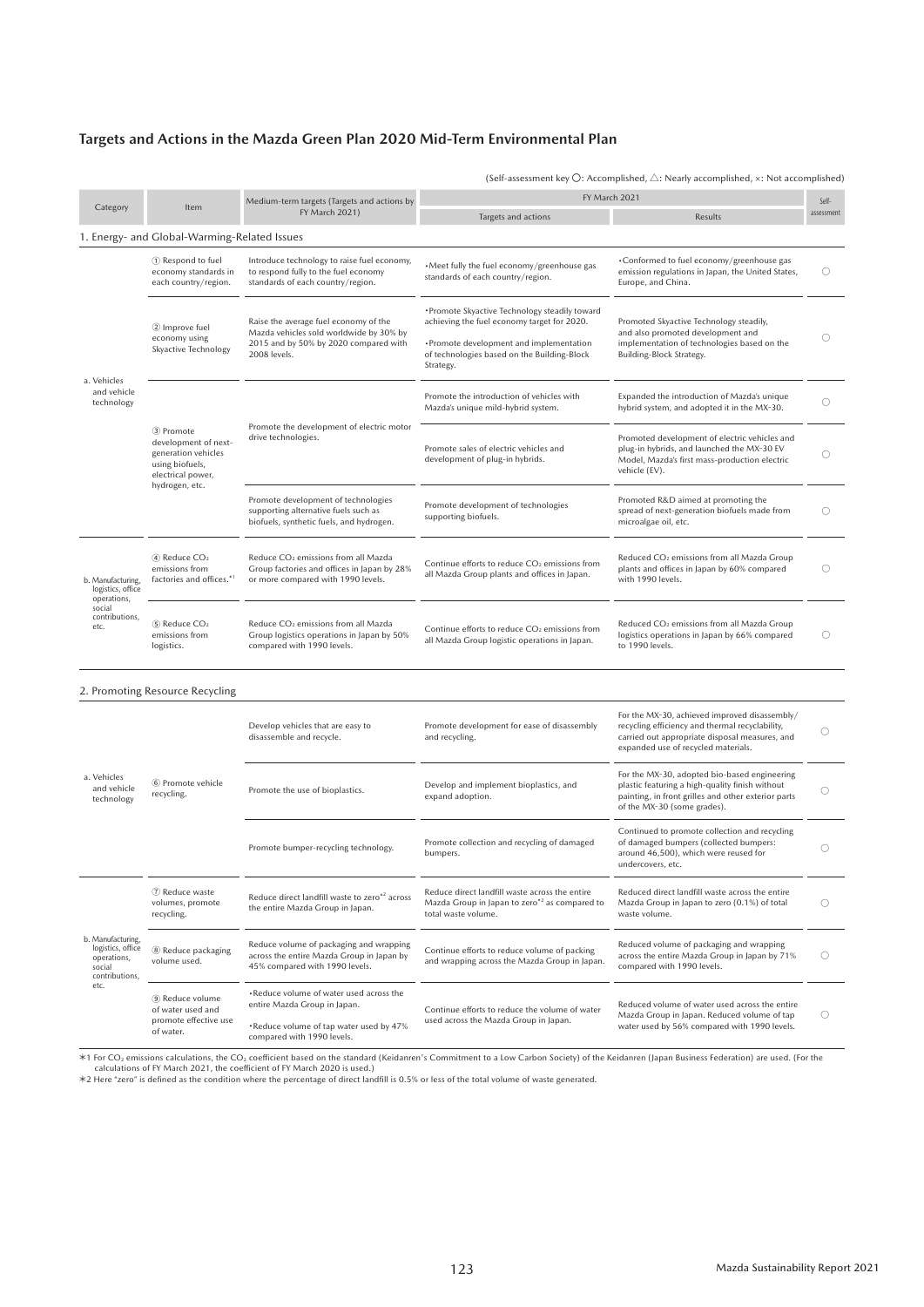#### (Self-assessment key  $\bigcirc$ : Accomplished,  $\triangle$ : Nearly accomplished,  $\times$ : Not accomplished)

|                                                                                           |                                                                                   | Medium-term targets (Targets and actions by                                                                                                                                                                                                                                             | FY March 2021                                                                                                                                                                                                         |                                                                                                                                                                                                                                                                                                                                                        | Self-      |  |
|-------------------------------------------------------------------------------------------|-----------------------------------------------------------------------------------|-----------------------------------------------------------------------------------------------------------------------------------------------------------------------------------------------------------------------------------------------------------------------------------------|-----------------------------------------------------------------------------------------------------------------------------------------------------------------------------------------------------------------------|--------------------------------------------------------------------------------------------------------------------------------------------------------------------------------------------------------------------------------------------------------------------------------------------------------------------------------------------------------|------------|--|
| Category                                                                                  | Item                                                                              | FY March 2021)<br>Targets and actions                                                                                                                                                                                                                                                   |                                                                                                                                                                                                                       | Results                                                                                                                                                                                                                                                                                                                                                | assessment |  |
| 3. Cleaner Emissions                                                                      |                                                                                   |                                                                                                                                                                                                                                                                                         |                                                                                                                                                                                                                       |                                                                                                                                                                                                                                                                                                                                                        |            |  |
|                                                                                           | 10 Ensure cleaner<br>vehicle exhaust gas<br>emissions.                            | Introduce and promote low emission<br>vehicles to improve air quality in each<br>country and region.                                                                                                                                                                                    | Promote the introduction of low emission<br>vehicles that meet the needs of each country<br>and region.                                                                                                               | Introduced low-emission vehicles that meet the<br>needs of each country, Japan, the United States,<br>Europe, China, and other regions.                                                                                                                                                                                                                | O          |  |
| a. Vehicles<br>and vehicle<br>technology                                                  | 11) Reduce inclusion<br>of substances of                                          | Reduce VOCs in vehicle interiors.                                                                                                                                                                                                                                                       | Pass Ministry of Health, Labour and Welfare<br>(MHLW) guidelines for the indoor aerial<br>concentration in all new vehicles.                                                                                          | Passed Ministry of Health, Labour and Welfare<br>(MHLW) guidelines for the indoor aerial<br>concentration with the MX-30.                                                                                                                                                                                                                              | O          |  |
|                                                                                           | environmental burden<br>in products.                                              | Promote development and adoption of<br>Promote development and adoption of car air-<br>car air-conditioning systems using new<br>conditioning systems using new refrigerants with<br>refrigerants with low environmental impact.<br>low environmental impact.<br>adoption in the MX-30. |                                                                                                                                                                                                                       | Developed a car air-conditioning system using<br>a refrigerant with low environmental impact for                                                                                                                                                                                                                                                       | O          |  |
| b. Manufacturing,<br>logistics, office<br>operations,                                     | (12) Reduce waste<br>volumes of PRTR<br>substances.                               | Reduce waste volumes of PRTR substances<br>across the entire Mazda Group in Japan.                                                                                                                                                                                                      | Reduce waste volumes of PRTR substances<br>across the entire Mazda Group in Japan.                                                                                                                                    | Reduced waste volumes of PRTR substances<br>across the entire Mazda Group in Japan by 22%<br>compared with FY March 2020 levels.                                                                                                                                                                                                                       | O          |  |
| social<br>contributions,<br>etc.                                                          | (i) Reduce volumes of<br>VOC waste emissions.                                     | Reduce volumes of VOC waste emissions to an<br>average 23 $g/m^2$ or less across all Mazda lines.                                                                                                                                                                                       | Continue efforts to reduce volumes of VOC<br>waste emissions at Mazda.                                                                                                                                                | Reduced volumes of VOC waste emissions to<br>an average $17.1 g/m^2$ across all Mazda lines.                                                                                                                                                                                                                                                           | O          |  |
|                                                                                           | 4. Environmental Management                                                       |                                                                                                                                                                                                                                                                                         |                                                                                                                                                                                                                       |                                                                                                                                                                                                                                                                                                                                                        |            |  |
|                                                                                           | (4) Promote life cycle                                                            | Expand the implementation of LCA (in                                                                                                                                                                                                                                                    | • Steadily implement LCA for new technologies<br>related to environmental performance.                                                                                                                                | ·Implemented LCA for new technologies<br>related to environmental performance,<br>including electric vehicles.                                                                                                                                                                                                                                         | O          |  |
| a. Vehicles<br>and vehicle                                                                | assessment (LCA).                                                                 | Japan).                                                                                                                                                                                                                                                                                 | • To expand use of renewable energy, promote<br>demonstration testing of the combination of renewable<br>energy and reused batteries at business sites.                                                               | •Promoted demonstration testing of the combination<br>of renewable energy and reused batteries.                                                                                                                                                                                                                                                        |            |  |
| technology                                                                                | 15 Promote an<br>integrated approach<br>to traffic systems                        | Improve driving technique and promote<br>activities to raise awareness.                                                                                                                                                                                                                 | Improve driving technique and promote<br>activities to raise awareness, taking a customer-<br>centered approach.                                                                                                      | Equipped the MX-30 with control technologies to<br>enable operation of the accelerator/brake pedals<br>as intended, and Skyactiv-Vehicle Architecture<br>technologies to realize smooth driving that makes<br>drivers feel a sense of connectedness to their cars.                                                                                     | O          |  |
|                                                                                           |                                                                                   | Promote environmental protection<br>activities among Mazda Suppliers.                                                                                                                                                                                                                   | Revise the Mazda Green Purchasing Guidelines<br>and make the revised guidelines known to all<br>suppliers.                                                                                                            | •Revised the Mazda Green Purchasing<br>Guidelines and posted the revised Guidelines<br>on the communication site with suppliers.<br>After that, requested suppliers at the Supplier<br>Communication Meeting to conduct their business<br>activities in compliance with the Guidelines.                                                                | O          |  |
|                                                                                           |                                                                                   |                                                                                                                                                                                                                                                                                         | •Support 100% establishment of EMS among<br>major suppliers.                                                                                                                                                          | •Supported 100% establishment of EMS among<br>major suppliers.                                                                                                                                                                                                                                                                                         |            |  |
|                                                                                           | <sup>16</sup> Reduce the<br>environmental risk of<br>the Mazda Group in<br>Japan. |                                                                                                                                                                                                                                                                                         | • Support and enhance EMS at secondary<br>suppliers.                                                                                                                                                                  | •Supported and enhanced EMS at secondary<br>suppliers.                                                                                                                                                                                                                                                                                                 | O<br>O     |  |
|                                                                                           |                                                                                   | Promote the establishment and<br>introduction of environmental management<br>systems (EMS).                                                                                                                                                                                             | Continue to provide follow-up support to newly<br>opened shops in obtaining certification, to<br>maintain the EcoAction 21-certified status at all<br>Mazda Group dealerships*1 in Japan.                             | Completed the introduction of EcoAction 21<br>at all Mazda Group dealerships*1 in Japan, and<br>continued to support newly opened shops in<br>obtaining certification.                                                                                                                                                                                 |            |  |
|                                                                                           |                                                                                   |                                                                                                                                                                                                                                                                                         | Provide follow-up support to auto parts sales<br>companies <sup>*1</sup> to ensure that they can continue<br>steady operation of their EMS.                                                                           | Provided follow-up support to auto parts<br>dealership companies*1 in operating their<br>EMS through periodic reports and information<br>exchange.                                                                                                                                                                                                     | O          |  |
| b. Manufacturing,<br>logistics, office<br>operations,<br>social<br>contributions,<br>etc. | 17 Promote activities<br>to raise awareness of<br>environmental issues.           | Actively disseminate environmental<br>information to improve environmental<br>awareness among Mazda and Mazda<br>Group company employees.                                                                                                                                               | Continuously raise awareness inside and outside<br>of the Group regarding environmental issues<br>that society faces and measures throughout<br>the entire life cycle of vehicles to reduce<br>environmental impacts. | Provided education for all employees of Mazda<br>and its Group companies about environmental<br>problems, emphasizing the importance of reducing<br>environmental impact throughout the entire life<br>cycle of vehicles, and continuously implemented<br>"cool-biz," "warm-biz" and "light-down" campaigns<br>to raise their environmental awareness. | О          |  |
|                                                                                           | 18 Promote<br>environmental<br>protection activities<br>in partnership with       | Promote environmental protection<br>activities in regional communities by taking<br>part in environmental volunteer activities<br>(including regional cleanups and efforts<br>to preserve biodiversity) and dispatching                                                                 | Continuously raise awareness of environmental<br>issues and deepen understanding of biodiversity<br>based on the needs of regional communities,<br>preserve forests, and participate in regional                      | *Based on the needs of regional communities,<br>conducted around 50 environmental activities in<br>Japan and abroad, including forest preservation<br>activities, support for protection of endemic<br>species, regional cleanups, and carbon offset.                                                                                                  | O          |  |
|                                                                                           | regional communities.                                                             | instructors to regional events and schools<br>to offer environmental education.                                                                                                                                                                                                         | cleanups.                                                                                                                                                                                                             | •Continuously raise environmental awareness<br>by dispatching instructors for environmental<br>education (one online session).                                                                                                                                                                                                                         |            |  |
|                                                                                           | <sup>(19)</sup> Inform the<br>public about the<br>Mazda Group's                   | •Disseminate information about the<br>Mazda Group's environmental protection<br>activities worldwide by hosting and actively<br>participating in environmental events.                                                                                                                  | Continue and enhance disclosure of information<br>on the Mazda Group's environmental                                                                                                                                  | *Continued information disclosure on the<br>Mazda Group's environmental protection<br>activities through the Social Contribution<br>Report, the Mazda Sustainability Report, etc.                                                                                                                                                                      | O          |  |
|                                                                                           | environmental<br>protection activities.                                           | ·Actively disseminate environmental<br>information to improve environmental<br>awareness among Mazda customers.                                                                                                                                                                         | protection activities and education to raise the<br>environmental awareness of customers.                                                                                                                             | •Communicated to customers that trees had<br>been purchased and donated on behalf of them<br>to contribute to reducing CO <sub>2</sub> emissions from<br>in-use Mazda vehicles. (New Zealand)                                                                                                                                                          |            |  |

\*1 Applicable to consolidated Group companies and equity-method Group companies in Japan.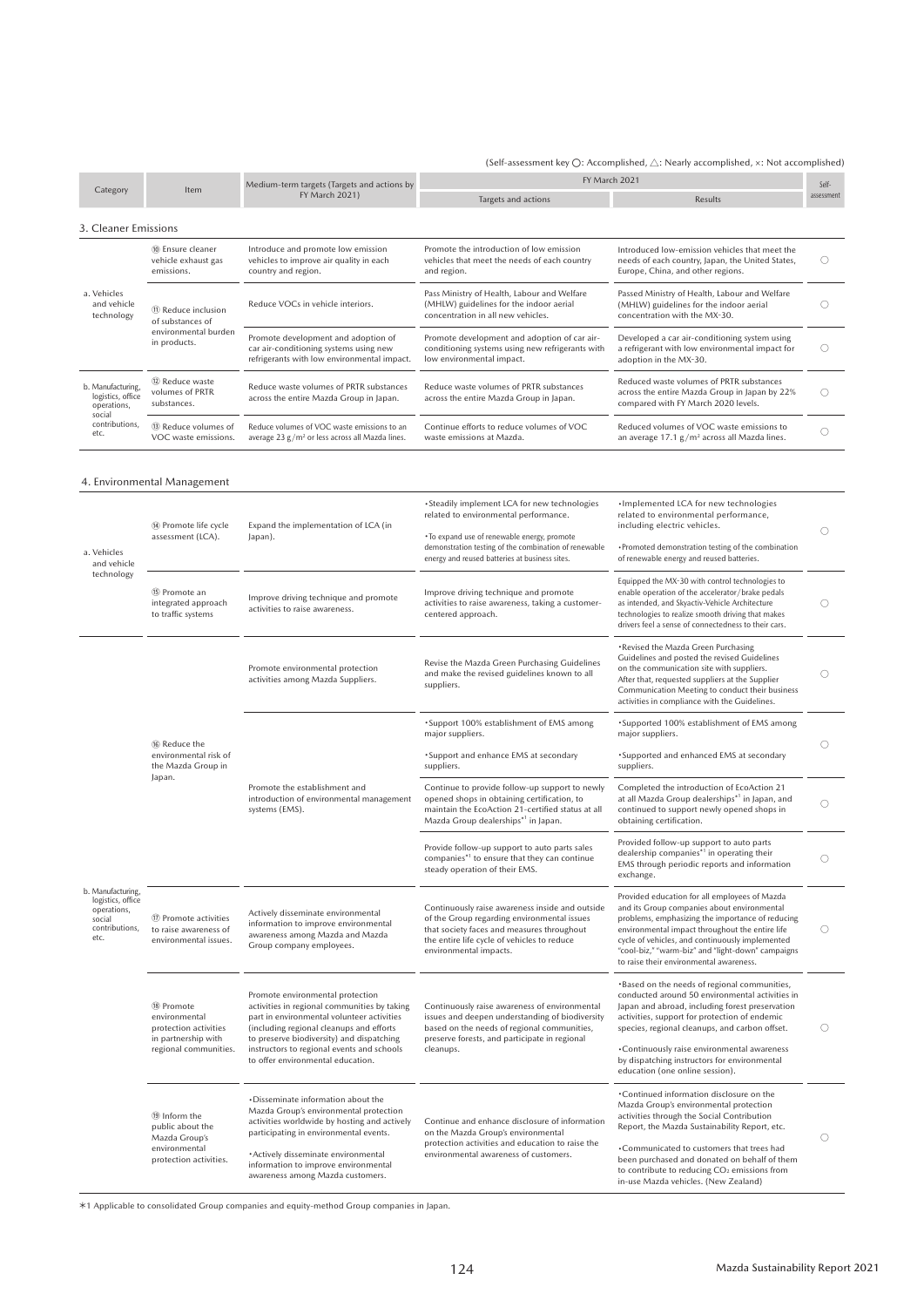## **ENVIRONMENTAL PERFORMANCE DATA**

### Environmental Accounting

Mazda is carefully assessing the costs and benefits of its environmental activities and is working constantly to improve their efficiency.

**Data collection period:** April 2020 through March 2021

**Basis of data collection:** Calculated according to Mazda's own guidelines in line with Environmental Accounting Guidelines.

**Boundary of data collection:** Mazda Motor Corporation; 21 domestic & 14 overseas consolidated Group companies; eight domestic & five overseas equity-method Group companies

#### **Environmental Protection Costs** (million yen)

| Category                 |                                      |                                                                                                                                                                    |                             | Mazda unconsolidated |              |              | Mazda Group |        |
|--------------------------|--------------------------------------|--------------------------------------------------------------------------------------------------------------------------------------------------------------------|-----------------------------|----------------------|--------------|--------------|-------------|--------|
|                          |                                      | Major activities                                                                                                                                                   | Total<br>Investment<br>Cost |                      | Investment   | Cost         | Total       |        |
|                          | Preventing pollution                 | Conforming to legal limits for air and water pollution, odor abatement, etc.                                                                                       | 1,546                       | 1,870                | 3,416        | 1,997        | 2,487       | 4,484  |
|                          | Protecting the global<br>environment | Preventing global warming, conserving energy, preventing destruction of the ozone<br>layer, and other environmental protection activities                          | 3,167                       | 2,184                | 5,350        | 3,342        | 2,361       | 5,703  |
|                          | Recycling resources                  | Effective resource use, recycling waste, processing and disposing of waste                                                                                         | 161                         | 1,329                | 1,490        | 189          | 3,125       | 3,314  |
| Upstream/downstream      |                                      | Container recovery, recovery of end-of-life vehicle bumpers                                                                                                        | 0                           | 142                  | 142          | $\mathbf 0$  | 150         | 150    |
| Management activity      |                                      | Employee environmental education, creating and operating environmental management<br>systems, monitoring and measurement of environmental impact, other activities |                             | 946                  | 947          |              | 1,423       | 1,425  |
| Research and development |                                      | R&D for products, production methods and distribution, to contribute to reduced<br>environmental impact                                                            | 1.195                       | 41,129               | 42,324       | 1,290        | 42,709      | 43,999 |
| Social activities        |                                      | Greening, beautification, and environmental improvement; support of community<br>residents and organizations; information disclosure; and other activities         | $\Omega$                    | 36                   | 36           | $\mathbf{0}$ | 65          | 65     |
|                          | <b>Environmental Damage</b>          |                                                                                                                                                                    | $\Omega$                    | $\mathbf{0}$         | $\mathbf{0}$ | $\mathbf{0}$ |             |        |
|                          |                                      | Total                                                                                                                                                              | 6,070                       | 47,636               | 53,705       | 6,819        | 52,321      | 59,141 |

#### **Overall Environmental Protection Effects**

| Category                  |                |                               | Mazda unconsolidated                                           | Mazda Group                             |                                  |        |  |
|---------------------------|----------------|-------------------------------|----------------------------------------------------------------|-----------------------------------------|----------------------------------|--------|--|
|                           |                |                               | Environmental protective effect                                | Economic effect<br>(million yen)        | Economic effect<br>(million yen) |        |  |
| Protecting                | Global warming | Production                    | CO, emissions volume (on unit sales basis)                     | 16.2 t-CO <sub>2</sub> /100 million yen |                                  |        |  |
| the global<br>environment | prevention     | Distribution                  | Annual shipping volume                                         | 454,350 thousand (ton-km/year)          |                                  |        |  |
|                           |                | Effective use of resources.   | Shell sand                                                     | 9,732 t (year)                          | 28                               | 1,033  |  |
| Recycling resources       |                | recycling                     | Steel scrap                                                    | 18,359 t (year)                         | 1,005                            |        |  |
| Upstream/downstream       |                | Product recycling             | Number of discarded bumpers collected<br>46,515 (bumpers/year) |                                         |                                  | 21     |  |
| Other                     |                |                               | Metals                                                         | 79,194 t (year)                         | 1,618                            |        |  |
|                           |                | Sale of items with commercial | Paint thinner, effluent                                        | 550 t (year)                            |                                  | 648, ا |  |
|                           |                | value                         | Empty drums, wheels, discarded tires                           | $16,103$ (units/year)                   | 30                               |        |  |
|                           |                |                               | Recovered sand, plastics, cardboard scraps                     | 5,476 t (year)                          |                                  |        |  |
|                           |                |                               | Total                                                          |                                         | 2,681                            | 2.702  |  |

| <b>Boundary of data collection</b>                                                                                                                                         |
|----------------------------------------------------------------------------------------------------------------------------------------------------------------------------|
| <b>Mazda Motor Corporation</b>                                                                                                                                             |
| <b>Consolidated Group companies</b>                                                                                                                                        |
| 21 domestic companies: Manufacturing companies: Mazda Ace Co., Ltd., Mazda Logistics Co., Ltd., Kurashiki Kako Co., Ltd., Mazda Engineering & Technology Co., Ltd.,        |
| Sales companies: Mazda Chuhan Co., Ltd., Hakodate Mazda Co., Ltd., Tohoku Mazda Co., Ltd., Fukushima Mazda Co., Ltd., Kitakanto Mazda Co., Ltd.,                           |
| Koushin Mazda Co., Ltd., Kanto Mazda Co., Ltd., Shizuoka Mazda Co., Ltd., Tokai Mazda Sales Co., Ltd., Hokuriku Mazda Co., Ltd., Keiji Mazda Co., Ltd.,                    |
| Kansai Mazda Co., Ltd., Nishi Shikoku Mazda Co., Ltd., Kyushu Mazda Co., Ltd., Minami Kyushu Mazda Co., Ltd., Okinawa Mazda Sales Co., Ltd.,                               |
| Parts sales company: Mazda Parts Co., Ltd.                                                                                                                                 |
| 14 overseas companies: Mazda Canada Inc., Mazda Motor Manufacturing de Mexico, S.A. de C.V., Mazda Motors (Deutschland) GmbH,                                              |
| Mazda Motor Europe GmbH, Mazda Motors UK Ltd., Mazda Motor Russia.OOO,                                                                                                     |
| Mazda Australia Pty Ltd., Mazda Motors of New Zealand Ltd., Mazda Sales (Thailand) Co., Ltd.,                                                                              |
| Mazda Powertrain Manufacturing (Thailand) Co., Ltd., Mazda Motor (China) Co., Ltd, Mazda Motor Taiwan Co., Ltd., Mazda Southern Africa (Pty) Ltd.,                         |
| Mazda De Colombia S.A.S.                                                                                                                                                   |
| <b>Equity-method Group companies</b>                                                                                                                                       |
| 8 domestic companies: Toyo Advanced Technologies Co., Ltd., Japan Climate Systems Corporation, Yoshiwa Kogyo Co., Ltd., Sanfrecce Hiroshima FC Co., Ltd., Mazda Processing |
| Chugoku Co., Ltd., Mazda Credit Inc., MCM Energy Service Co., Ltd., Mazda Parts Sales Hiroshima Co., Ltd.                                                                  |
| 5 overseas companies: Mazda Sollers Manufacturing Rus LLC, AutoAlliance (Thailand) Co., Ltd., Changan Mazda Automobile Co., Ltd., Changan Mazda Engine Co., Ltd., FAW      |
| Mazda Motor Sales Co., Ltd.                                                                                                                                                |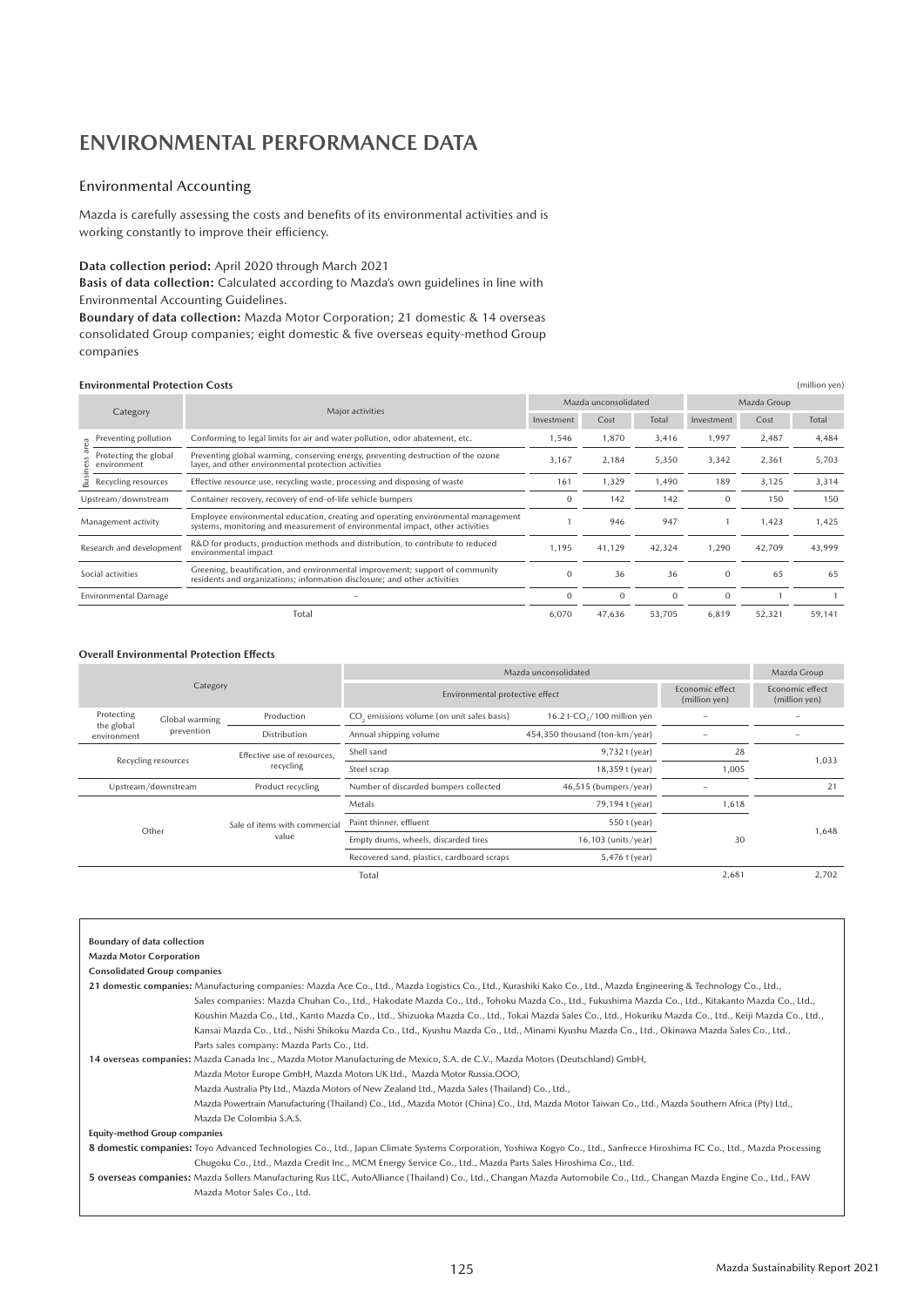#### Mazda's Corporate Activities and Impact on the Environment

Results of FY March 2021

Mazda tracks ecological data to help reduce the environmental impact of its corporate activities in all areas.

(For the period and boundary (areas A to F) of data collection, please see p.127.)

| [Area A]<br>Energy consumption in<br>plants and offices*1*5<br>$10,262\times10^3$ GJ                                                         | <b>Research and development</b><br>Improving fuel economy            | Scope1, Scope2 <sup>*2</sup><br>Emissions of greenhouse gases in<br>[Area A]<br>plants and offices*1*8*9<br>534 thousand t-CO2                                                       |
|----------------------------------------------------------------------------------------------------------------------------------------------|----------------------------------------------------------------------|--------------------------------------------------------------------------------------------------------------------------------------------------------------------------------------|
| Unit: (Thousands of GJ)<br>Type of energy<br>Electricity<br>7,828<br>38 Coal<br>Diesel<br>$\mathbf{0}$                                       | Producing cleaner exhaust emissions                                  |                                                                                                                                                                                      |
| Fuel oil A<br>26<br>Gasoline<br>54 Coke<br>205                                                                                               | Reducing vehicle noise<br>Developing clean-energy vehicles           | CO <sub>2</sub> emissions<br>Emission of greenhouse gases other than $CO2$<br>529 thousand t-CO <sub>2</sub><br>5 thousand t-CO <sub>2</sub>                                         |
| Fuel oil C<br>10<br>LPG<br>116 Industrial steam 1,065                                                                                        | Promoting recycling, etc.                                            | [Area D]<br>CO <sub>2</sub> emissions from energy consumption at four                                                                                                                |
| 20<br>City gas<br>900<br>Kerosene                                                                                                            |                                                                      | domestic production sites of Mazda and five                                                                                                                                          |
| Paper(for office equipment, etc.)*9<br>[Area A]<br>730t                                                                                      |                                                                      | overseas production companies $\star$ 441 thousand t-CO <sub>2</sub>                                                                                                                 |
| Water consumption*8*9<br>[Area A]                                                                                                            | Purchasing                                                           | NO <sub>x</sub> emissions <sup>*9</sup><br>[Area B]<br>SO <sub>x</sub> emissions <sup>*9</sup>                                                                                       |
| 7,635 thousand $m3$                                                                                                                          | ● Encouraging business partners to<br>obtain ISO 14001 certification | 97t<br>292t<br>[Area A]<br>Wastewater <sup>*9</sup><br>$6,542$ thousand $m3$                                                                                                         |
| Water consumption at four domestic production $[Area F]$<br>sites of Mazda $\star$<br>4,805 thousand $m3$                                    | ● Promoting green purchasin                                          | Direct-to-landfill waste*9<br>[Area A]<br>1,083t                                                                                                                                     |
| [Area C]<br>Raw materials(steel, aluminum, etc.)                                                                                             |                                                                      | Amount of waste at four domestic<br>[Area F]                                                                                                                                         |
| 721 thousand t                                                                                                                               |                                                                      | 17,723t<br>production sites of Mazda $\star$                                                                                                                                         |
| Chemical substances handled <sup>*9</sup><br>[Area B]                                                                                        | Manufacturing                                                        | <b>Chemical substances</b><br>Chemical substances [Area B]                                                                                                                           |
| 3,911t                                                                                                                                       | Saving energy<br>Reducing direct-to-landfill waste                   | transfer <sup>*9</sup><br>discharge <sup>*9</sup><br>109t<br>682t                                                                                                                    |
|                                                                                                                                              | ● Managing chemical substances                                       |                                                                                                                                                                                      |
| [Area A]<br>Wrapping and<br>20,845t<br>packaging materials*9                                                                                 | ● Promoting clean production                                         | Scope3 <sup>*3</sup>                                                                                                                                                                 |
| [Area B]<br>Distribution volume for                                                                                                          |                                                                      | [Area C]<br>Category 1: Purchased goods and services<br>(Emissions from resource collection stage<br>3,600 thousand $t$ -CO <sub>2</sub><br>to manufacturing stage)                  |
| domestic logistics <sup>*9</sup><br>$474,086\times10^{3}$ t-km                                                                               |                                                                      | Category 2: Capital goods*4<br>[Area C]<br>93,214t-CO <sub>2</sub>                                                                                                                   |
| [Area B]                                                                                                                                     | Logistics                                                            | (Emissions from construction and<br>manufacturing of capital goods)<br>[Area D]                                                                                                      |
| <b>Bumpers collected</b><br>and recycled<br>46,515 units                                                                                     | Reducing $CO2$ emissions through<br>efficient distribution           | Category 3: Fuel- and energy-related activities<br>not included in Scope 1 or $2^{***}$                                                                                              |
| [Area B]<br>End-of-life vehicles recycled                                                                                                    | ● Decreasing use of and recycling                                    | (Emissions from the manufacturing process of<br>97,149t-CO <sub>2</sub><br>purchased electricity/heat)                                                                               |
| (FY March 2021 results based on the End-of-Life Vehicle<br>Recycling Law)                                                                    | wrapping and packaging materials                                     | Category 4: Upstream transportation and distribution <sup>*9</sup> [Area B]<br>(Emissions associated with distribution of<br>25,645t-CO <sub>2</sub><br>purchased products/services) |
|                                                                                                                                              |                                                                      | Category 5: Waste generated in operations*4 *<br>[Area F]                                                                                                                            |
| Automobile shredder residue (ASR)                                                                                                            | Sales and after-sales service                                        | (Emissions related to scrapping and disposal of<br>3,795t-CO <sub>2</sub><br>waste generated in business activities)                                                                 |
| 27,749t<br>Total weight collected<br>26,757t<br>Weight of recycled materials                                                                 | Communication with customers                                         | Category 6: Business travel <sup>*4</sup> $\star$<br>[Area C]<br>(Emissions from transportation means used for<br>employees' business travel)<br>$317t$ -CO <sub>2</sub>             |
| Number of vehicles collected 137,818 units                                                                                                   | ● Promoting compliance with<br>environmental laws and                | [Area C]<br>Category 7: Employee commuting*4 $\star$                                                                                                                                 |
|                                                                                                                                              | environmental beautification                                         | (Emissions from transportation means used for<br>employees' commuting)<br>$4,872t$ -CO <sub>2</sub>                                                                                  |
| <b>Airbags</b>                                                                                                                               | Collecting and recycling damaged<br>bumpers                          | [Area A]<br>Category 8: Upstream leased assets <sup>*5</sup><br>(Emissions related to operation of<br>assets on lease from other companies)                                          |
| 45,754kg<br>Total weight of gas generator collected<br>43,467kg<br>Weight of recycled materials                                              |                                                                      | $0t$ -CO <sub>2</sub><br>Category 9: Downstream transportation & distribution*9 [Area B]                                                                                             |
| 518,732 units<br>Number of units collected                                                                                                   |                                                                      | (Emissions associated with<br>53,803t-CO <sub>2</sub><br>distribution of products)                                                                                                   |
| Number of vehicles collected 125,020 units                                                                                                   | Recycling end-of-life vehicles                                       | [Area A]<br>Category 10: Processing of sold products<br>(Emissions generated when semi-manufactured products are<br>processed by downstream operators)                               |
|                                                                                                                                              | Carrying out appropriate collection                                  | $0t$ -CO <sub>2</sub><br>[Area E]                                                                                                                                                    |
| <b>Fluorocarbons</b><br>Total weight collected <sup>*</sup> Total number of vehicles collected                                               | and recycling<br>Studying and researching the end-                   | Category 11: Use of sold products<br>(Emissions associated with<br>27,386 thousand t-CO <sub>2</sub><br>use of products)                                                             |
| 28,500kg<br>127,292 units<br>Total                                                                                                           | of-life vehicle recycling technologies                               | [Area E]<br>Category 12: Disposal of sold products                                                                                                                                   |
| Weight collected<br>Number of vehicles collected                                                                                             | Using recycled parts                                                 | (Emissions related to disposal and processing of<br>337,605t-CO <sub>2</sub><br>products and their containers/packages)                                                              |
| <b>CFC</b><br>85kg<br>762 units                                                                                                              |                                                                      | [Area A]<br>Category 13: Downstream leased assets <sup>*5</sup>                                                                                                                      |
| Weight collected<br>Number of vehicles collected<br><b>HFC</b>                                                                               |                                                                      | (Emissions related to operation of assets on lease to other<br>$0t$ -CO <sub>2</sub><br>companies)                                                                                   |
| 28,415kg<br>126,530 units                                                                                                                    |                                                                      | [Area A]<br>Category 14: Franchises<br>(Emissions of Scopes 1 and 2 in operators with whom franchise<br>$0t$ -CO <sub>2</sub><br>contracts have been concluded)                      |
| *1 Energy consumption and greenhouse gas emissions are calculated using the energy conversion factor and carbon emission factor based on the |                                                                      | Category 15: Investments <sup>*6</sup><br>[Area A]                                                                                                                                   |
| standards of the Japan Automobile Manufacturers Association, Inc. (JAMA) (Commitment to a Low Carbon Society), (The FY March 2020 factors    |                                                                      | (Emissions related to the management of investment<br>$0t$ -CO <sub>2</sub><br>(excluding Scopes 1 and 2))                                                                           |

standards of the Japan Automobile Manufacturers Association, Inc. (JAMA) (Commitment to a Low Carbon Society). (The FY March 2020 factors<br>are used for FY March 2021.) CO2 emissions resulting from power consumption by overs

chain/gvc/files/tools/DB\_V3-1.xlsx)<br>\*5 Categories 8 and 13 are included in the greenhouse gas emissions from plants and offices.<br>\*6 Category 15 for group companies is included in the greenhouse gas emissions from plants a

**1,287 thousand units**

**Global sales volume\*7 (Total retail units of Mazda-brand vehicles sold on a global basis)**

**176 thousand units in Japan 1,111thousand units in overseas**

<sup>★</sup> Subject to independent third-party verification (see p.134.)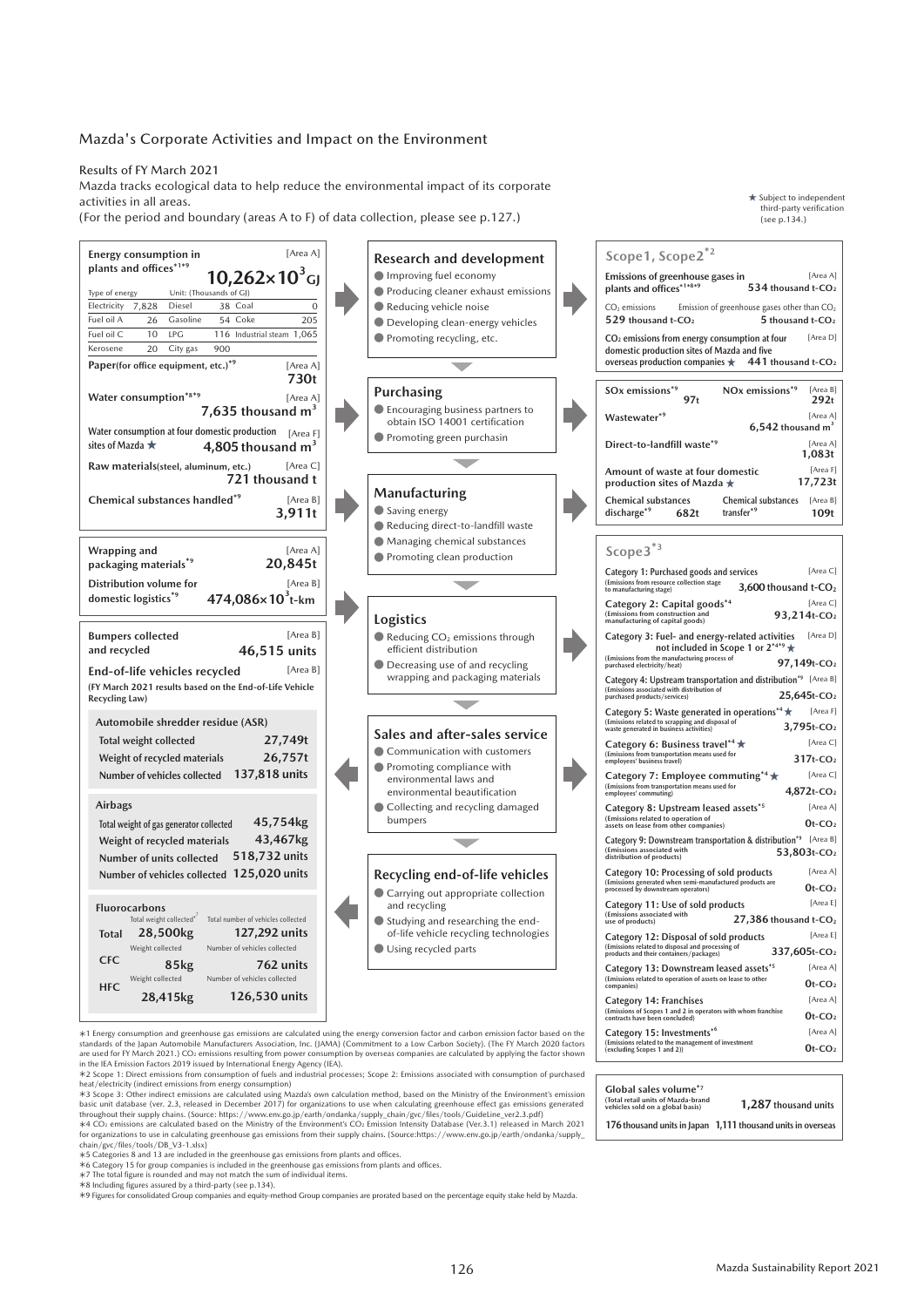| Period of Data Collection: FY March 2021 (April 2020-March 2021) |                                                                                                                                                                                                                                                                                                                                                                                                                                                                                                                                                                                                                                                                                                                                                                                                                                                                                                                                           |  |  |
|------------------------------------------------------------------|-------------------------------------------------------------------------------------------------------------------------------------------------------------------------------------------------------------------------------------------------------------------------------------------------------------------------------------------------------------------------------------------------------------------------------------------------------------------------------------------------------------------------------------------------------------------------------------------------------------------------------------------------------------------------------------------------------------------------------------------------------------------------------------------------------------------------------------------------------------------------------------------------------------------------------------------|--|--|
|                                                                  | Boundary of Data Collection Area A: Mazda Motor Corporation, 22 domestic consolidated Group companies and eight domestic equity-method Group<br>companies, and 14 overseas consolidated Group companies and five overseas equity-method Group companies.<br>Area B: Mazda Motor Corporation, 22 domestic consolidated Group companies and eight domestic equity-method Group companies.<br>Area C: Mazda Motor Corporation.<br>Area D: Mazda Motor Corporation, four domestic production sites and five overseas production companies (two consolidated Group<br>companies and three equity-method Group companies).<br>Area E: Domestic and major sales regions (North America, Europe and China)<br>Area F: Four domestic production sites of Mazda (Head Office (Hiroshima), Miyoshi Plant, Hofu Plant (Nishinoura District), and Hofu<br>Plant (Nakanoseki District) (including non-manufacturing areas such as product development)) |  |  |
| <b>Mazda Motor Corporation</b>                                   | Hiroshima Head Office, Hiroshima Plant, Miyoshi Plant, Hofu Plant (Nishinoura district), Hofu Plant (Nakanoseki district), Tokyo Office,<br>Osaka Fleet Sales Gr., Mazda R&D Center Yokohama, Hokkaido Kenbuchi Proving Ground, Hokkaido Nakasatsunai Proving Ground,<br>Mine Proving Ground, Parts Centers (2 sites), Mazda Technical Service Centers (6 sites), Mazda Training Centers (2 sites), Mazda Saka Studio,<br>Mazda Education Center, Mazda Hospital                                                                                                                                                                                                                                                                                                                                                                                                                                                                          |  |  |
| <b>Consolidated Group companies</b>                              |                                                                                                                                                                                                                                                                                                                                                                                                                                                                                                                                                                                                                                                                                                                                                                                                                                                                                                                                           |  |  |
| 22 domestic companies                                            | Manufacturing companies: Mazda Ace Co., Ltd., Mazda Logistics Co., Ltd., Kurashiki Kako Co., Ltd., Mazda Engineering & Technology Co., Ltd.<br>Sales companies: Mazda Chuhan Co., Ltd., Mazda Motor International, Hakodate Mazda Co., Ltd., Tohoku Mazda Co., Ltd., Fukushima<br>Mazda Co., Ltd., Kitakanto Mazda Co., Ltd., Koushin Mazda Co., Ltd., Kanto Mazda Co., Ltd., Shizuoka Mazda Co., Ltd., Tokai Mazda<br>Sales Co., Ltd., Hokuriku Mazda Co., Ltd., Keiji Mazda Co., Ltd., Kansai Mazda Co., Ltd., Nishi-Shikoku Mazda Co., Ltd., Kyushu Mazda<br>Co., Ltd., Minami-Kyushu Mazda Co., Ltd., Okinawa Mazda Sales Co., Ltd.<br>Parts sales company: Mazda Parts Co., Ltd.                                                                                                                                                                                                                                                     |  |  |
| 14 overseas companies                                            | Mazda Canada, Inc., Mazda Motor Manufacturing de Mexico S.A. de C.V., Mazda Motors (Deutschland) GmbH, Mazda Motor Europe<br>GmbH, Mazda Motors UK Ltd., Mazda Motor Russia, OOO, Mazda Australia Pty Ltd., Mazda Motors of New Zealand Ltd., Mazda<br>Sales (Thailand) Co., Mazda Powertrain Manufacturing (Thailand) Co., Ltd., Mazda Motor (China) Co., Ltd., Mazda Motor Taiwan Co.,<br>Ltd., Mazda Southern Africa (Pty) Ltd., Mazda de Colombia S.A.S.                                                                                                                                                                                                                                                                                                                                                                                                                                                                              |  |  |
| <b>Equity-Method Group Companies</b>                             |                                                                                                                                                                                                                                                                                                                                                                                                                                                                                                                                                                                                                                                                                                                                                                                                                                                                                                                                           |  |  |
| 8 domestic companies                                             | Toyo Advanced Technologies Co., Ltd., Japan Climate Systems Corporation, Yoshiwa Kogyo Co., Ltd., Sanfrecce Hiroshima FC,<br>Mazda Processing Chugoku Co., Ltd., Mazda Credit, Inc., MCM Energy Service Co., Ltd., Mazda Parts Sales Hiroshima Co., Ltd.                                                                                                                                                                                                                                                                                                                                                                                                                                                                                                                                                                                                                                                                                  |  |  |
| 5 overseas companies                                             | Mazda Sollers Manufacturing Rus LLC, AutoAlliance (Thailand) Co., Ltd., Changan Mazda Automobile Co., Ltd., Changan Mazda<br>Engine Co., Ltd., FAW Mazda Motor Sales Co., Ltd.                                                                                                                                                                                                                                                                                                                                                                                                                                                                                                                                                                                                                                                                                                                                                            |  |  |
|                                                                  |                                                                                                                                                                                                                                                                                                                                                                                                                                                                                                                                                                                                                                                                                                                                                                                                                                                                                                                                           |  |  |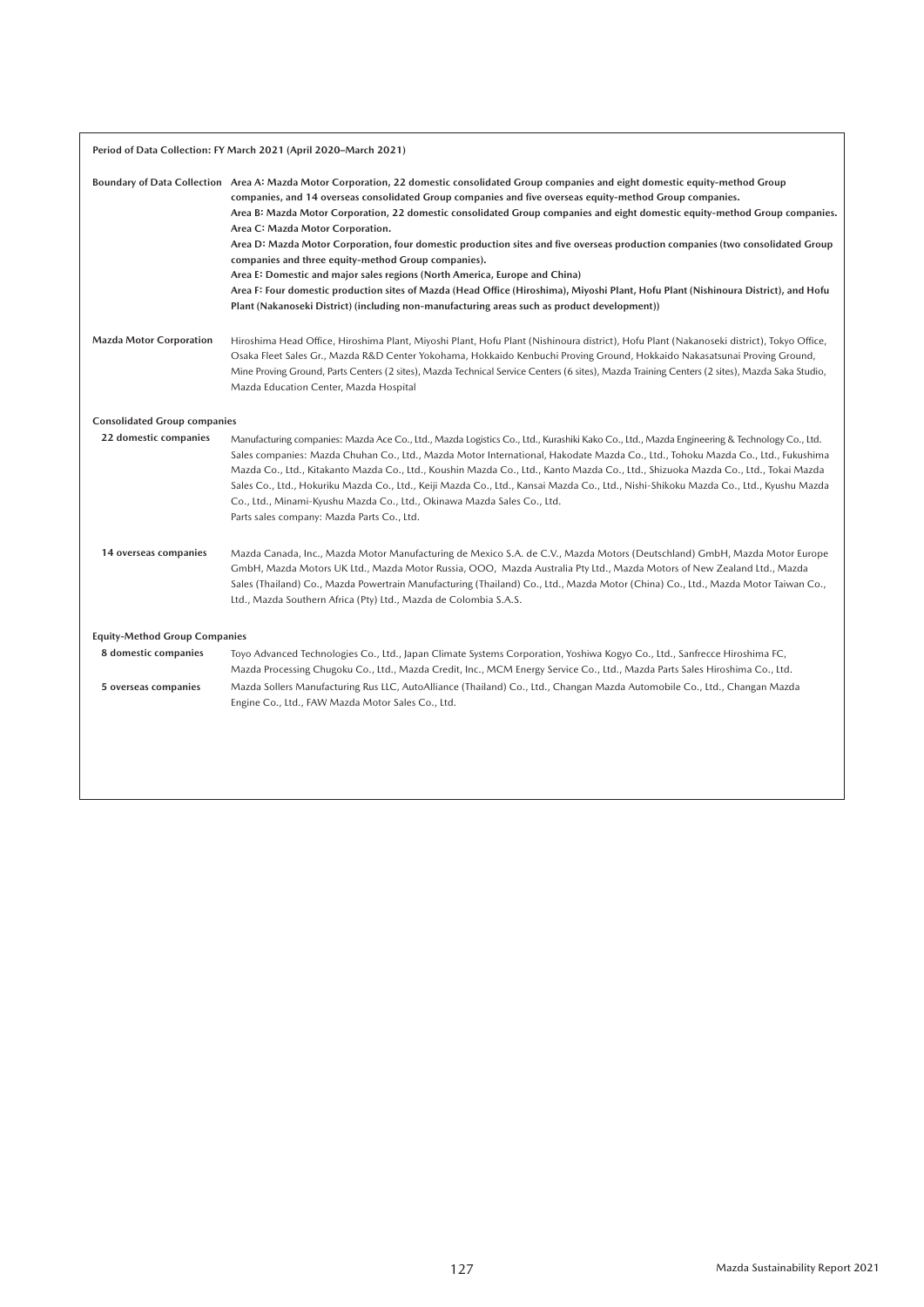#### FY March 2021 Data on Water and Atmosphere

#### **Water Pollutants** Wastewater Drainage Destination: Enko River and Kaita Bay

Site Water Pollutants Unit Regulation Actual Actual Min. Avg. Hiroshima Plant pH (freshwater)  $-$  5.8~8.6 7.8 6.5 7.1<br>nH (seawater)  $-$  5.5~9.0 7.5 6.8 7.2 pH (seawater)  $\frac{ }{ \text{BOD}}$   $\frac{ }{ \text{BOD}}$   $\frac{ }{ \text{C}}$   $\frac{ }{ \text{C}}$   $\frac{ }{ \text{D}}$   $\frac{ }{ \text{D}}$   $\frac{ }{ \text{D}}$   $\frac{ }{ \text{D}}$   $\frac{ }{ \text{D}}$   $\frac{ }{ \text{D}}$   $\frac{ }{ \text{C}}$   $\frac{ }{ \text{D}}$   $\frac{ }{ \text{D}}$   $\frac{ }{ \text{C}}$   $\frac{ }{ \text{D}}$   $\frac{ }{ \text{D$  $BOD$  mg/L 160 2.7 ND <1.3 COD mg/L 20 12 1.6 4.4 SS  $mg/L$  200 16 ND <4.9 Oil mg/L 5 0.7 ND <0.5 Fluorine (freshwater)  $\frac{mg}{L}$   $\frac{g}{g}$   $\frac{mg}{L}$   $\frac{g}{g}$   $\frac{mg}{L}$   $\frac{g}{g}$   $\frac{mg}{L}$   $\frac{g}{g}$   $\frac{1}{g}$   $\frac{1}{g}$   $\frac{1}{g}$   $\frac{1}{g}$   $\frac{1}{g}$   $\frac{1}{g}$   $\frac{1}{g}$   $\frac{1}{g}$   $\frac{1}{g}$   $\frac{1}{g}$   $\frac{1}{g}$   $\frac{1}{g}$ Fluorine (seawater) mg/L  $\frac{mg}{mg}$   $\frac{15}{3}$   $\frac{8.5}{0.01}$   $\frac{0.1}{ND}$   $\frac{2.9}{0.01}$ Copper  $mg/L$  3 0.01 ND <0.01  $\text{Zinc}$  and  $\text{mg/L}$  and  $\text{mg/L}$  2  $\text{0.73}$  0.02  $\text{0.15}$ Soluble iron  $mg/L$  10 0.2 ND <0.1 Soluble manganese  $mg/L$   $10$   $1$   $ND$   $< 0.2$  $Chromium$  mg/L 2 0.1 ND <0.02 Selenium mg/L 0.1 0.004 ND <0.002 Total nitrogen mg/L  $\frac{mg}{mg/1}$   $\frac{120}{16}$   $\frac{11}{3.2}$   $\frac{1.5}{ND}$   $\frac{4.8}{< 0.4}$ Total phosphorus mg/L  $\frac{mg}{\sqrt{16}}$   $\frac{16}{3.2}$   $\frac{3.2}{600}$   $\frac{ND}{ND}$   $\frac{0.04 \times 0.43}{0.43 \times 0.43}$ Coliform groups Boron (freshwater) mg/L  $\frac{mg}{10}$  0.4 ND <0.2 Boron (seawater) mg/L  $\overline{mg/L}$  230 3.3 0.1 1.7

The following substances were not detected: cadmium, cyanogen, organic phosphorus, lead, hexavalent chromium, arsenic, mercury, alkyl mercury, PCBs, trichloroethylene, tetrachloroethylene, dichloromethane, carbon tetrachloride,

1.2-dichloroethane, 1.1-dichloroethylene, 1.2-dichloroethylene, 1.1.1-trichloroethane, 1.1.2-trichloroethane, 1.3-dichloropropene, thiuram, simazine, thiobencarb, benzene, 1.4-dioxane and phenol.

| Wastewater Drainage Destination: Basen River |                                                                   |                          |                |        |                          |       |  |  |  |
|----------------------------------------------|-------------------------------------------------------------------|--------------------------|----------------|--------|--------------------------|-------|--|--|--|
| Site                                         | <b>Water Pollutants</b>                                           | Unit                     | Regulation     | Actual |                          |       |  |  |  |
|                                              |                                                                   |                          |                | Max.   | Min.                     | Avg.  |  |  |  |
|                                              | pН                                                                |                          | $5.8 \sim 8.6$ | 7.6    | 7.2                      | 7.4   |  |  |  |
|                                              | <b>BOD</b>                                                        | mg/L                     | 90             | 5.7    | 1.1                      | 3.1   |  |  |  |
|                                              | SS                                                                | mg/L                     | 90             | 12     | $\overline{\phantom{a}}$ | 6.5   |  |  |  |
|                                              | Soluble manganese                                                 | mg/L                     | 10             | 0.2    | <b>ND</b>                | < 0.1 |  |  |  |
| Miyoshi Plant                                | Total nitrogen                                                    | mg/L                     | 120            | 2.4    | 2.4                      | 2.4   |  |  |  |
|                                              | Coliform groups                                                   | colonies/cm <sup>3</sup> | 3.000          | 700    | <b>ND</b>                | < 13  |  |  |  |
|                                              | Ammonia, ammonium,<br>nitrous acid, and nitrous<br>acid compounds | mg/L                     | 100            | 2.1    | 2.1                      | 2.1   |  |  |  |

The following substances were not detected: cadmium, cyanogen, organic phosphorus, lead, hexavalent chromium, arsenic, mercury, alkyl mercury, PCBs, trichloroethylene, tetrachloroethylene, dichloromethane, carbon tetrachloride,<br>1.2-dichloroethane, 1.1-dichloroethylene, 1.2-dichloroethylene, 1.1.1-trichloroethane, 1.1.2-trichloroet

phosphorus, phenol, copper, zinc, soluble iron and chromium.

Site Water Pollutants Unit Regulation Max. Actual Min. Avg. Nishinoura District, Hofu Plant pH  $-$  5.0~9.0 7.2 6.1 6.9 COD mg/L 50 11.6 2.1 7.1 SS  $mg/L$  40 2.1 0.5 1.3 Oil mg/L 2 0.5 0.5 0.5 Zinc  $mg/L$  2 0.59 0.17 0.4 Soluble manganese mg/L  $\frac{mg/L}{mg/L}$   $\frac{10}{120}$   $\frac{0.3}{8}$   $\frac{ND}{0.6}$   $\frac{0.29}{2.9}$ Total nitrogen mg/L  $\frac{mg}{mg/1}$   $\frac{120}{16}$   $\frac{8}{3.8}$   $\frac{0.6}{0.3}$   $\frac{2.9}{1.9}$ Total phosphorus mg/L  $\frac{mg}{\text{Colnines/cm}^3}$   $\frac{16}{3,000}$   $\frac{3.8}{120}$   $\frac{0.3}{\text{ND}}$  $\frac{\text{Coliform groups}}{\text{Boron}}$   $\frac{\text{colonies/cm3}}{\text{mg/L}}$   $\frac{3,000}{230}$   $\frac{120}{1.2}$   $\frac{\text{ND}}{\text{1.2}}$   $\frac{\text{60}}{\text{1.2}}$ Boron mg/L 230 1.2 1.2 1.2 Fluorine mg/L 15 5.6 2.6 4.1 Ammonia, ammonium, nitrous acid, and nitrous acid compounds mg/L 100 3.0 0.33 1.7 Wastewater Drainage Destination: Oumi Bay

The following substances were not detected: cadmium, cyanogen, organic phosphorus, lead, hexavalent chromium,<br>arsenic, mercury, alkyl mercury, PCBs, trichloroethylene, tetrachloroethylene, dichloromethane, carbon tetrachlo 1.2-dichloroethane, 1.1-dichloroethylene, 1.2-dichloroethylene, 1.1.1-trichloroethane, 1.1.2-trichloroethane,<br>1.3-dichloropropene, thiuram, simazine, thiobencarb, benzene, selenium, 1.4-dioxane, phenol, copper, soluble iro

chromium.

Wastewater Drainage Destination: Oumi Bay

| Site           | <b>Water Pollutants</b>                                           | Unit                     | Regulation               | Actual         |           |       |  |  |
|----------------|-------------------------------------------------------------------|--------------------------|--------------------------|----------------|-----------|-------|--|--|
|                |                                                                   |                          |                          | Max.           | Min.      | Avg.  |  |  |
|                | pН                                                                |                          | $5.0 - 9.0$              | 7.7            | 6.1       | 7.2   |  |  |
|                | COD                                                               | mg/L                     | 50                       | 6.2            | 4.0       | 4.9   |  |  |
|                | SS                                                                | mg/L                     | 40                       | 12             |           | 2.6   |  |  |
|                | Zinc                                                              | mg/L                     | $\overline{\phantom{a}}$ | 0.25           | 0.1       | 0.18  |  |  |
| Nakanoseki     | Soluble manganese                                                 | mg/L                     | 10                       | 1.7            | <b>ND</b> | < 0.9 |  |  |
| District. Hofu | Total nitrogen                                                    | mg/L                     | 120                      | 14.8           | 2.0       | 6.5   |  |  |
| Plant          | Total phosphorus                                                  | mg/L                     | 16                       | 1.5            | 0.08      | 0.7   |  |  |
|                | Coliform groups                                                   | colonies/cm <sup>3</sup> | 3.000                    | $\overline{2}$ | <b>ND</b> | <1    |  |  |
|                | Ammonia, ammonium,<br>nitrous acid, and nitrous<br>acid compounds | mg/L                     | 100                      | 7.5            | 3.9       | 5.7   |  |  |

The following substances were not detected: cadmium, cyanogen, organic phosphorus, lead, hexavalent chromium,<br>arsenic, mercury, alkyl mercury, PCBs, trichloroethylene, tetrachloroethylene, dichloromethane, carbon tetrachlo 1.3-dichloropropene, thiuram, simazine, thiobencarb, benzene, selenium, fluorine, boron, 1.4-dioxane, oil, phenol, copper, soluble iron and chromium.

#### **Atmospheric Pollutants**

| Site                         |                           | <b>Atmospheric Pollutants</b>          | Unit               | Actual (Max.) |         |  |
|------------------------------|---------------------------|----------------------------------------|--------------------|---------------|---------|--|
|                              |                           | <b>Boilers</b>                         | ppm                | 150           | 54      |  |
|                              |                           |                                        |                    | 250           | 120     |  |
|                              |                           | Drying ovens                           | ppm                | 230           | 73      |  |
|                              |                           | Melting furnaces                       | ppm                | 180           | 49      |  |
|                              | <b>NOx</b>                | Diesel engines                         | ppm                | 950           | 630     |  |
|                              |                           |                                        |                    | 200           | 84      |  |
|                              |                           | <b>Heating furnaces</b>                | ppm                | 180           | 46      |  |
|                              |                           |                                        |                    | 150           | 93      |  |
|                              |                           | <b>Boilers</b>                         | $g/m^3N$           | 0.25          | 0.011   |  |
|                              |                           |                                        |                    | 0.1           | 0.0016  |  |
|                              |                           |                                        |                    | 0.4           | 0.0019  |  |
| Hiroshima                    |                           | Drying ovens                           | $g/m^3N$           | 0.35          | 0.0029  |  |
| Plant                        |                           |                                        |                    | 0.2           | 0.0063  |  |
|                              |                           |                                        |                    | 0.15          | 0.044   |  |
|                              | Dust                      |                                        |                    | 0.4           | 0.017   |  |
|                              |                           | Melting furnaces                       | g∕m <sup>3</sup> N | 0.20          | 0.063   |  |
|                              |                           |                                        |                    | 0.10          | 0.002   |  |
|                              |                           | Diesel engines                         | g∕m <sup>3</sup> N | 0.10          | 0.018   |  |
|                              |                           |                                        |                    | 0.4           | 0.0042  |  |
|                              |                           | <b>Heating furnaces</b>                | $g/m^3N$           | 0.25          | < 0.005 |  |
|                              |                           |                                        |                    | 0.20          | 0.027   |  |
|                              | SOx<br>K-value regulation |                                        |                    | 7             | 3.8     |  |
|                              | VOC                       | Painting facilities                    | ppm                | 700           | 315     |  |
|                              |                           | Washing facilities                     | ppm                | 400           | 110     |  |
|                              | <b>NOx</b>                | <b>Boilers</b>                         | ppm                | 250           | 150     |  |
| Miyoshi Plant                |                           | Diesel engines                         | ppm                | 950           | 620     |  |
|                              | Dust                      | <b>Boilers</b>                         | g∕m <sup>3</sup> N | 0.30          | 0.012   |  |
|                              |                           | Diesel engines                         | $g/m^3N$           | 0.10          | 0.078   |  |
|                              |                           | <b>Boilers</b>                         | ppm                | 150           | 80      |  |
|                              | <b>NOx</b>                |                                        |                    | 130           | 110     |  |
|                              |                           | Drying ovens                           | ppm                | 230           | 48      |  |
|                              |                           | <b>Boilers</b>                         | $g/m^3N$           | 0.10          | 0.003   |  |
| Nishinoura<br>District, Hofu | Dust                      |                                        |                    | 0.35          | 0.003   |  |
| Plant                        |                           | Drying ovens                           | $g/m^3N$           | 0.30          | 0.004   |  |
|                              |                           |                                        |                    | 0.20          | 0.005   |  |
|                              | SOx                       | K-value regulation                     |                    | 4.5           | 0.149   |  |
|                              |                           | <b>Total pollutant</b><br>load control | $m^3N/h$           | 17.59         | 0.507   |  |
|                              | VOC                       | Painting facilities                    | ppm                | 700           | 270     |  |
|                              | <b>NOx</b>                | Melting furnaces                       | ppm                | 180           | 34      |  |
|                              |                           |                                        |                    | 0.25          | 0.002   |  |
| Nakanoseki                   | Dust                      | <b>Heating furnaces</b>                | g∕m <sup>3</sup> N | 0.20          | 0.002   |  |
| District, Hofu<br>Plant      |                           | Melting furnaces                       | $g/m^3N$           | 0.20          | 0.05    |  |
|                              |                           | K-value regulation                     |                    | 4.5           | 0.08    |  |
|                              | SOx                       | <b>Total pollutant</b><br>load control | $m^3N/h$           | 8.37          | 0.001   |  |